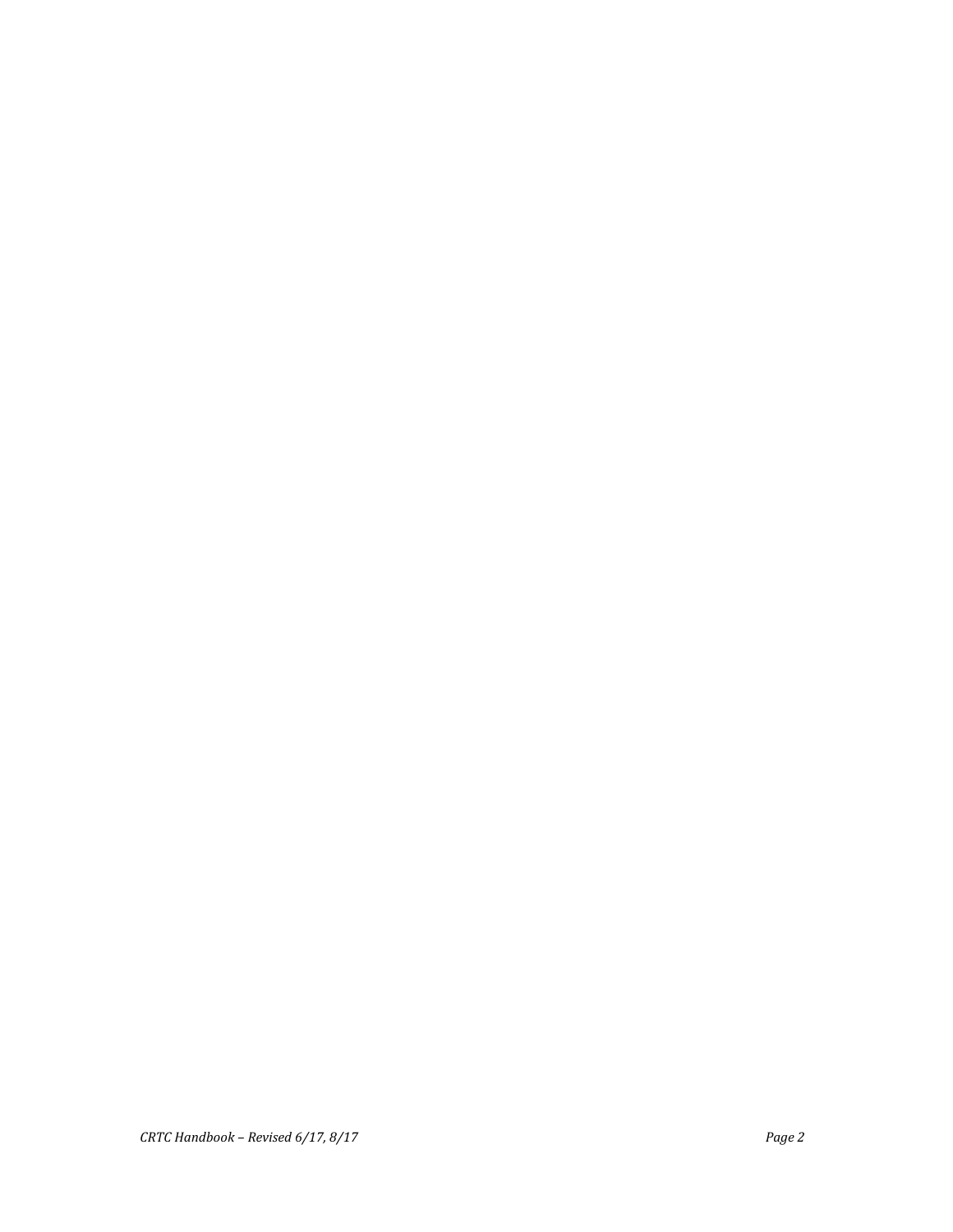### **Table of Contents**

| <b>Subject</b>                                                 |          | Page     |
|----------------------------------------------------------------|----------|----------|
| <b>Mission Statement</b>                                       |          |          |
| Philosophy                                                     | 5        |          |
| <b>CRTC Program Principles</b>                                 | 5        |          |
| Children's Rights                                              | 6        |          |
| <b>CRTC Resident and Family Grievance</b>                      | 6        |          |
| Family Involvement                                             | 7        |          |
| <b>Stages of Change/Cognitive Distortions</b>                  | 7        |          |
| Unhelpful Thinking Styles                                      | 7        |          |
| Phase System                                                   | 8        |          |
| Aftercare                                                      | 11       |          |
| Successful Resident Discharge                                  | 11       |          |
| Privileges                                                     | 12       |          |
| Kudo Rewards Program                                           | 13       |          |
| Visiting and Pass Guidelines and Expectations<br>On Site Visit | 14       |          |
| <b>Authorized Leave</b>                                        | 15       |          |
|                                                                | 15       |          |
| Community/Home Pass                                            | 15       |          |
| <b>Procedure for Passes</b>                                    | 15       |          |
| Pass Expectations                                              | 15       |          |
| Pass Progression                                               | 16       |          |
| Resident Money While on Pass                                   | 17       |          |
| Resident Check-in Procedure                                    | 17       |          |
|                                                                |          | Chemical |
| Use Procedure                                                  | 17       |          |
| UA Procedure                                                   | 18       |          |
| Prohibited Items                                               | 18       |          |
| <b>Expectations for Safety and Respect</b>                     | 19       |          |
| <b>Basic Expectations</b>                                      | 19       |          |
| <b>Resident Feedback</b>                                       | 19       |          |
| Use of CRTC Equipment                                          | 19       |          |
| Borrowing/Loaning or Trading                                   | 20<br>20 |          |
| <b>Touch Policy</b><br><b>Breaking Confidentiality</b>         | 20       |          |
| Razors                                                         | 20       |          |
| <b>Medication Room</b>                                         | 20       |          |
| Electronic Devices                                             | 21       |          |
| <b>Mealtime Expectations</b>                                   | 21       |          |
| <b>Snacks</b>                                                  | 22       |          |
| Cafeteria                                                      | 22       |          |
| Caffeine                                                       | 22       |          |
| News/Movies                                                    | 22       |          |
| <b>Resident Council</b>                                        | 22       |          |
| Responsibilities of a Peer Helper                              | 22       |          |
| Expectations for Return from Unauthorized Leave                | 23       |          |
| <b>Expectations for a Clean Environment</b>                    | 23       |          |
| Daily Bedroom Chores                                           | 23       |          |
| Room/Milieu Rewards                                            | 24       |          |
| Room Expectations                                              | 24       |          |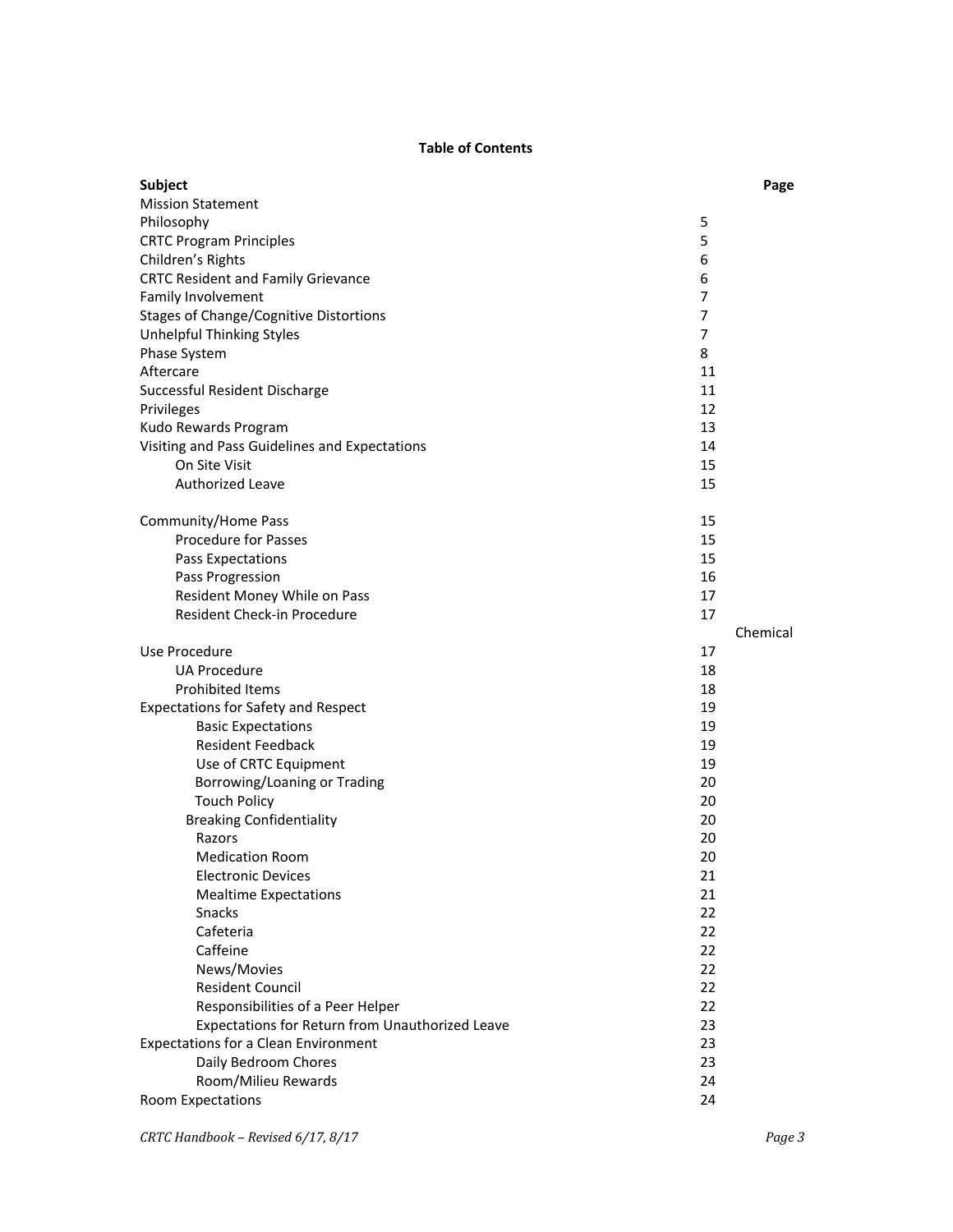| <b>Blankets/Linens</b>                                | 25        |
|-------------------------------------------------------|-----------|
| <b>Individual Expectations</b>                        | 25        |
| Cutting/Dying Hair Within Facility                    | 25        |
| <b>Clothing Expectations/Dress Code</b>               | 25        |
| <b>General Clothing Expectations</b>                  | 26        |
| <b>Individual Rewards</b>                             | 26        |
| Daily Programming Expectations                        | 26        |
| Wake Up Routine                                       | 26        |
| Groups                                                | 26        |
| Treatment Work Time/Passive Time                      | 26        |
| <b>Community Meeting</b>                              | 27        |
| <b>Expectations for staff offices</b>                 | 27        |
| Laundry Time                                          | 27        |
| Quiet time                                            | 27        |
| <b>Bedtime Expectations</b>                           | 28        |
| <b>School Expectations</b>                            | 28        |
| Sick Day                                              | 28        |
| Serious Illness Procedures                            | 28        |
| Mail                                                  | 28        |
| Phone rules                                           | 28        |
| <b>Community Activities</b>                           | 29        |
| <b>YMCA Expectations</b>                              | 30        |
| <b>Religious Ceremony Expectations</b>                | 30        |
| <b>Outdoor Activity Area Expectations</b>             | 30        |
| <b>Rec Room Rules</b>                                 | 30        |
| Interventions                                         | 31        |
| Purpose                                               |           |
| Safety Protocols/On-Ground Restrictions/Interventions | $31 - 35$ |
| Notification of Incidents                             | 37        |
| Groups and Services                                   |           |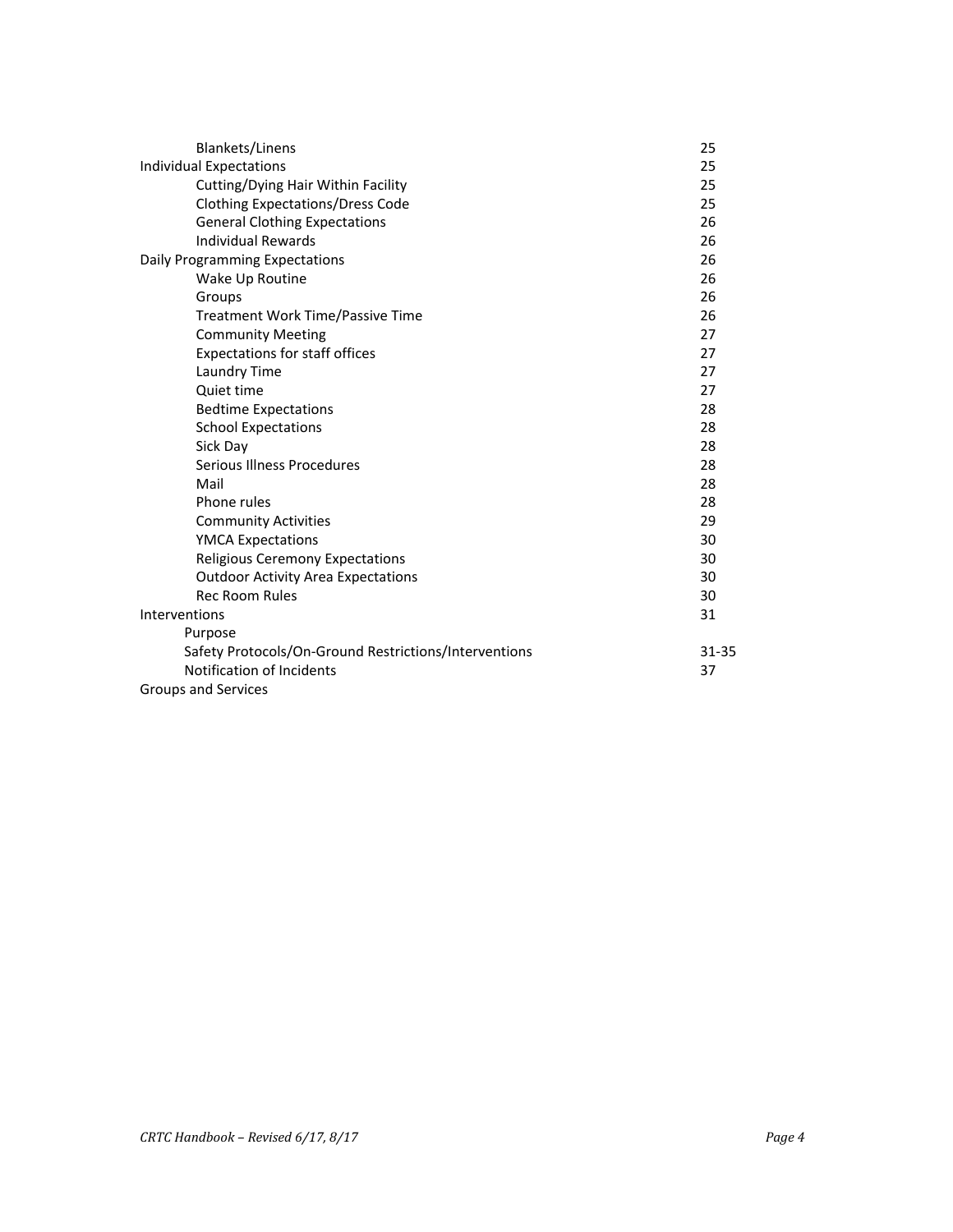# **Volunteers of America, Minnesota**

# **Vision: Uplift All Lives**

# **Mission: Help People Regain Self-Reliance, Dignity, and Hope**

# **Values: Collaboration, Compassion, Excellence, Integrity, Respect**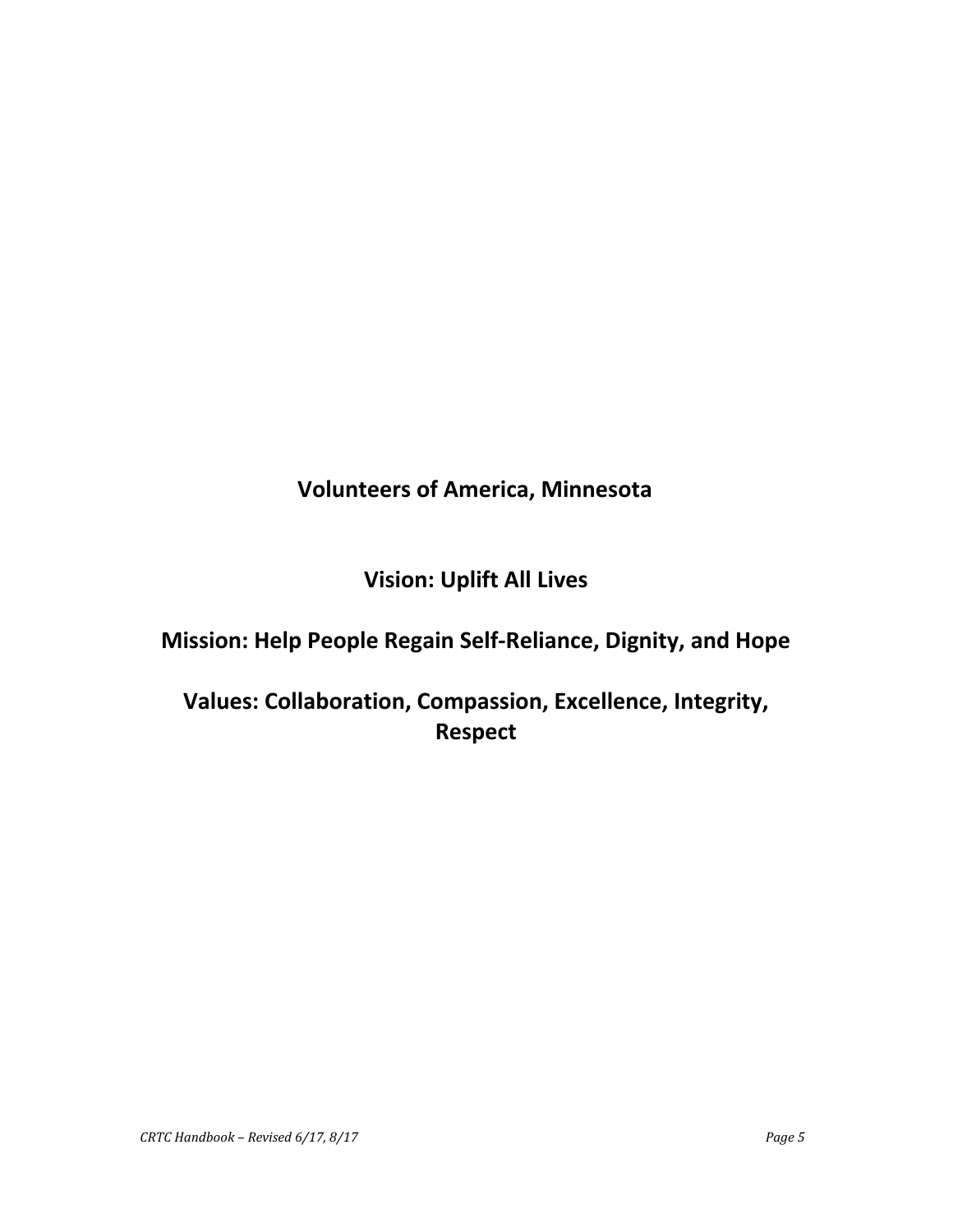*The following program does not encompass all possible scenarios or solutions/interventions that may be* utilized. It is the most accurate quide to this date, July 2017. Any changes or corrections to the program will result in an addendum. In some situations or instances, staff have the ability to implement their own *discretion as needed or appropriate.*

### **Mission Statement**

CRTC exists to help youth with emotional and behavioral struggles who have not found success with previous interventions. The program will help residents change their unhelpful thoughts, feelings, and behavioral responses and processes and replace them with better coping skills and self-management techniques. Residents will be able to advance through skills-based phases to successfully complete the program and return to a less restrictive setting

## **Program Description**

Children's Residential Treatment Center (CRTC) works to provide a secure and safe environment for you and your child throughout their stay. CRTC is a program designed for adolescents and families who have not experienced a remediation from symptoms of self-harm, suicidality, and trauma at a lower level of care. CRTC practices a variety of interventions to assist you and your child while they stay at our facility. Those include, but are not limited to, individual and family therapy, medication management, milieu therapy, and therapy/skills groups. CRTC focuses its treatment on the teaching and practicing of Dialectical Behavior Therapy (DBT), which is offered in a group setting 3x weekly. CRTC also involves different modalities of therapy, such as Trauma Focused Cognitive Behavior Therapy (TF-CBT) and Eye Movement Desensitization and Reprocessing (EMDR) that work to move your child through traumatic experiences that they may still be carrying. All modalities of treatment focus are seen on an individual basis, and our treatment team partners with you and your child to create an individualized program that best meets yours and your child's needs. Minneapolis Public Schools provides an in-home school program. The secure setting is seen as providing an additional level of safety to CRTC residents and is not intended as a secure detention setting. The average length of stay for residents completing the program is approximately eight months.

Additionally, CRTC values the role of family involvement in a child's overall wellness and success in life. CRTC recognizes that all families have their own set of beliefs, attitudes, structure and norms of behavior and stress management which nurture their child's functioning. Our model of growth and success comes from the belief that through systemic change the resident and the family will improve family identity, balance, organization and connectedness.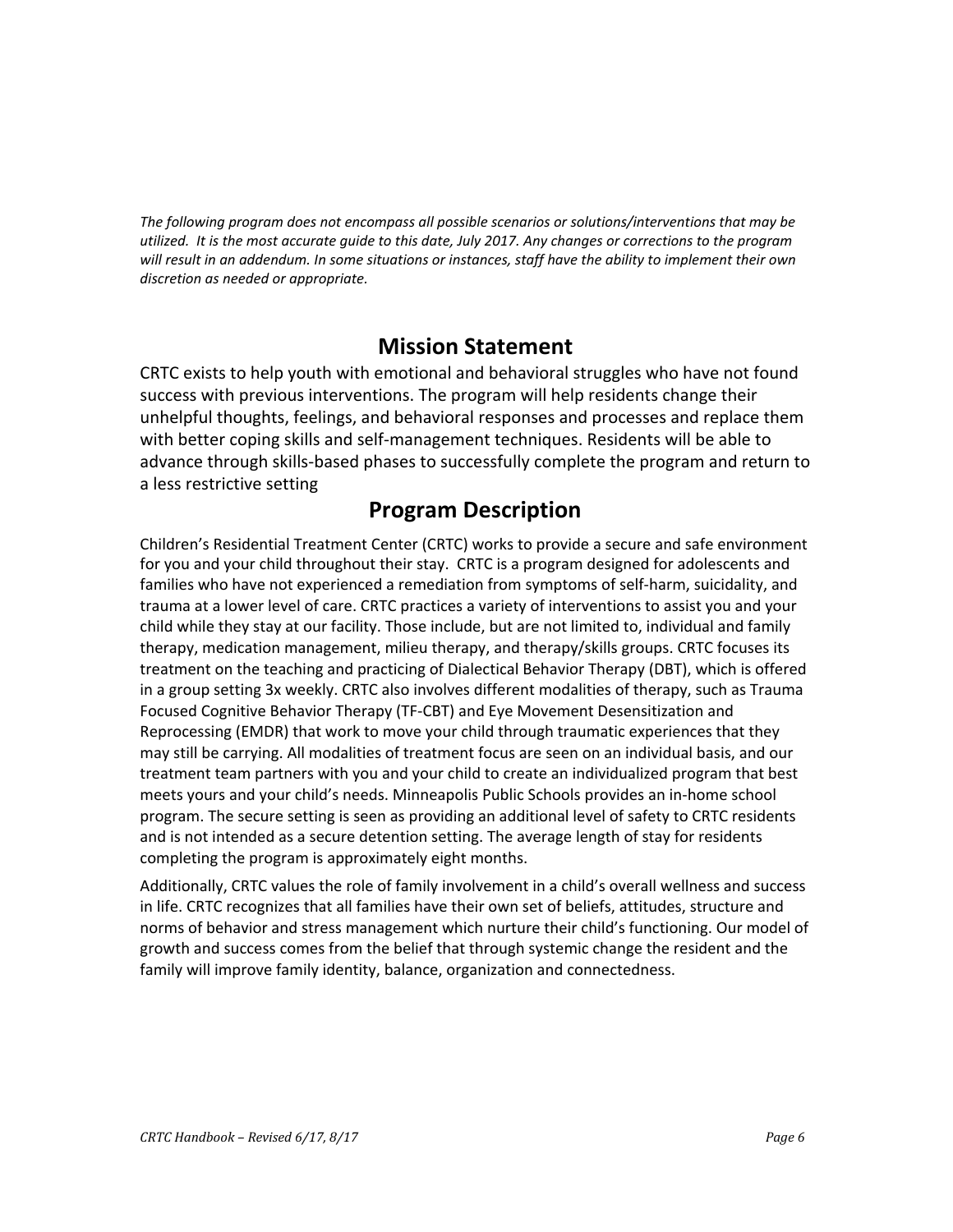# **CRTC Program Principles**

- All residents want to be successful.
- All residents have the capacity to make changes and will progress at their own rate.
- Residents will be most successful with the support of their families and when their families also make changes.
- We believe the decision to change comes from an increased awareness of self and the nature of the problem.
- We believe that healthy coping skills, self-care, and pro-social behaviors will increase overall wellness and minimize the consequences associated with meeting needs in unhelpful ways.
- Structure and consistency are healing, and a necessary component of CRTC programming as well as a skill that is important for all families to learn.

# **Children's Rights**

In the program, it is recognized that a resident has basic rights that include, but are not limited to the following:

- o Right to reasonable observance of cultural and ethnic practice and religion.
- o Right to a reasonable degree of privacy.
- o Right to participate in development of their treatment and case plan.
- o Right to positive and proactive adult guidance, support, and supervision.
- $\circ$  Right to be free from abuse, neglect, inhumane treatment, and sexual exploitation.
- o Right to adequate medical care.
- o Right to nutritious and sufficient meals and sufficient clothing and housing.
- o Right to live in clean, safe surroundings.
- o Right to receive a public education.
- $\circ$  Right to reasonable communication and visitation with adults outside the facility, which may include a parent, extended family members, siblings, a legal guardian, a caseworker, an attorney, a therapist, a physician, a religious advisor, and a Clinical Coordinator in accordance with the resident's case plan.
- $\circ$  Right to daily bathing or showering and reasonable use of materials, including culturally specific appropriate skin care and hair care products or any special assistance necessary to maintain an acceptable level of personal hygiene.
- o Right to access protection and advocacy services, including the appropriate state-appointed ombudsman.
- o Right to retain a reasonable amount of personal property.
- o Right to courteous and respectful treatment.
- o Rights stated in MN Statutes, sections 144.651 and 253B.03, if applicable.
- $\circ$  Right to be free from bias and harassment regarding race, gender, age, disability, spirituality, and sexual orientation.
- o Right to be informed of and to use a grievance procedure.
- $\circ$  Right to be free from restraint or seclusion use for purposes other than to protect the resident from imminent danger to self or others.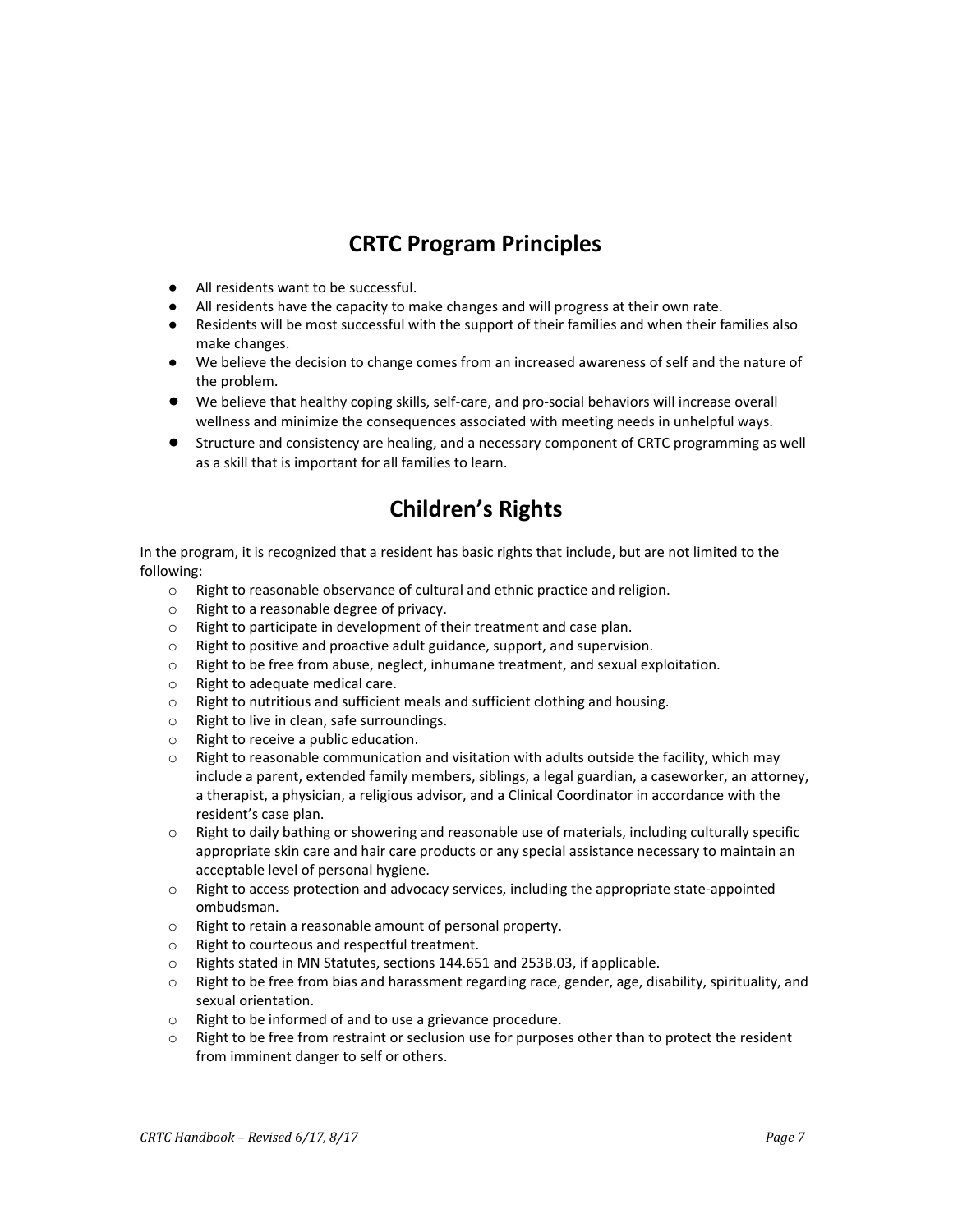# **CRTC's Resident and Family Grievance Procedure**

Residents, their families or any concerned party have the right to make a formal complaint or suggestion, or express a concern about any aspect of the resident's care. A resident who has a complaint is expected to discuss the issue with a staff person from their living unit. If a resident is unsatisfied with the resolution or if the resident or if the resident does not believe for some reason that the issue can be addressed by staff, then the resident may either talk directly with the unit supervisor or file a written grievance. A parent who has a complaint or concern is encouraged to speak to the staff or the unit supervisor or file a written grievance. A parent who has a complaint or concern is encouraged to speak to the staff or the unit supervisor. If they are not satisfied with the result, they should contact the agency's Program Director. CRTC will provide a person wanting to file a grievance with the necessary forms and assistance to file a grievance.

### *Ombudsman Contact Number: 800-657-3506 OR 651-757-1800*

# **Family Involvement**

Residential treatment is an extensive and long-term commitment to facilitate on-going change and success in the youth. In order for treatment to be most effective and to have an overall effect on everyone involved, family involvement is a vitally important component to this treatment process. Research shows that family participation is one of the key factors in the child's transfer of learning to the home. Therefore, it is the *expectation of the program that family members are involved* in the following activities. \*\*For residents who do not have immediate family or those not in close proximity, alternative measures will be taken to provide opportunities to participate and have passes.

- Attend intake and all Treatment Plan Reviews.
- Attend IEP meetings.
- Weekly phone calls to the child and reception of calls from the child.
- Weekly contact with Clinical Coordinator.
- Attend at least 3 Family Nights throughout your adolescent's stay.
- Family therapy, 4 hours per month or more if determined necessary or families are unable to attend Family Night.

Additional activities the family is encouraged to attend:

- Attend CRTC's school related activities, talent shows and awards ceremonies.
- Aftercare planning and aftercare skills sessions.

### **Stages of Change**

**Pre-contemplation**: Not yet acknowledging that there is a problem behavior that needs to be changed. **Contemplation:** Acknowledging that there is a problem but not yet ready or sure of wanting to make a change.

**Preparation**: Getting ready to change, begin planning the changes on the treatment plan.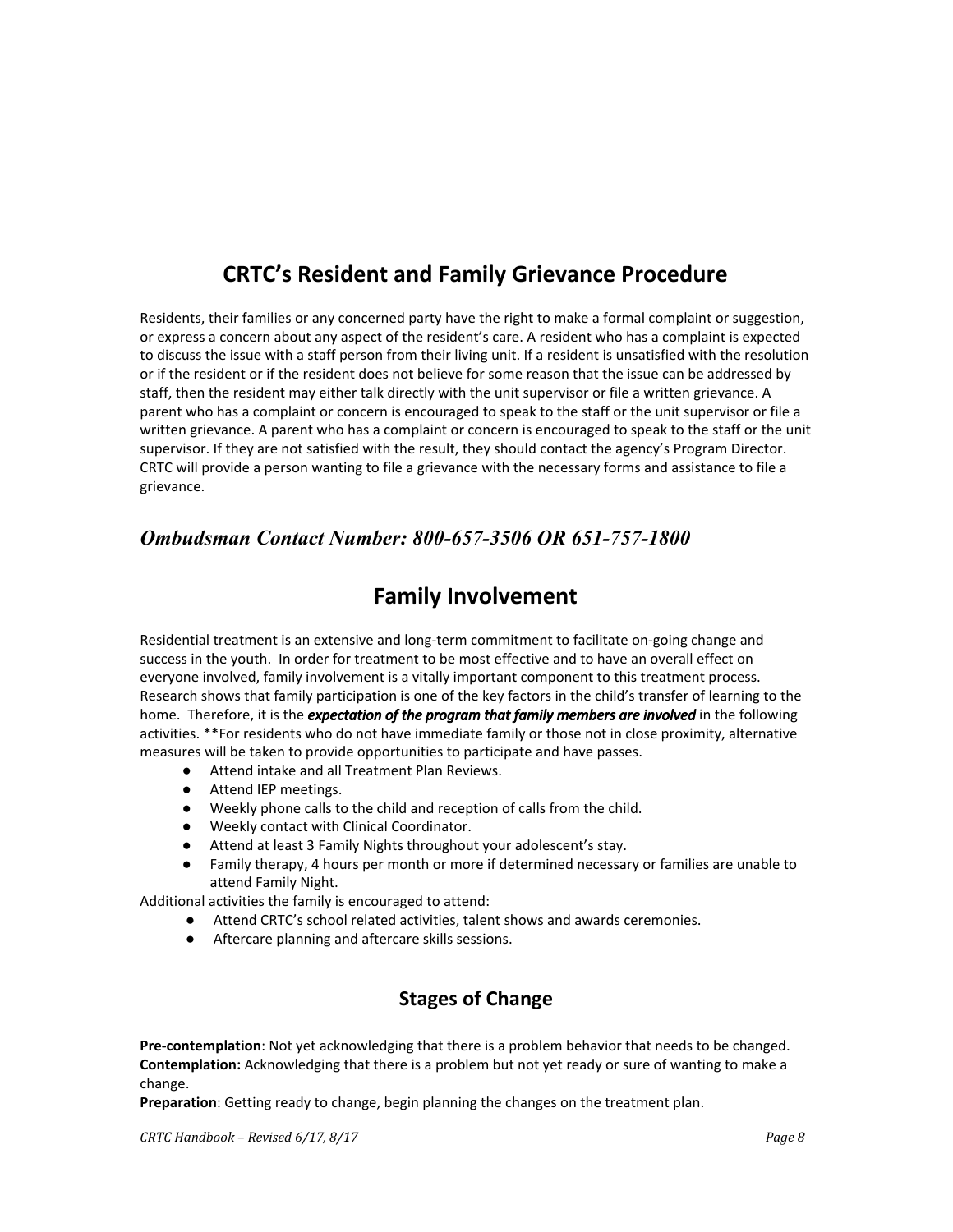**Action**: Resident begins carrying out new plans to change previous use behaviors. Recognize ones own power and ability to make choices.

**Maintenance:** Resident will be responsible for continuing to use self-inventories (ie: HALT-Hungry Angry Lonely Tired) and use plan repetitively.

**Relapse:** Returning to older behaviors and abandoning the new changes. Relapse will be dealt with in a therapeutic manner if it occurs.

### **Core DBT Skills**

**Core Mindfulness Skills**: Mindfulness skills in DBT come from the eastern spiritual traditions. These skills help members focus on the present and attend to what is happening in the here and now in a calm way. It helps people slow down and focus on doing what is needed to care for oneself in the moment. Members learn the value of wise mind instead of succumbing to intense emotions and acting in a destructive way.

**Distress Tolerance Skills**: Distress tolerance helps people get through difficult times when emotions are running high. It teaches people to soothe themselves in healthy ways when they are feeling upset rather than becoming overwhelmed by emotions or hiding from them. This allows individuals to make wise decisions about whether and how to take action, rather than falling into the intense, desperate and often-destructive emotional reactions. Crisis survival skills are also taught so that one does not engage in problematic behaviors and ultimately make the situation worse. Reality Acceptance Skills focus on helping people fully accept reality and provide a guideline for responding to painful aspects of life.

**Interpersonal Effectiveness Skills:** Interpersonal effectiveness skills involve helping people understand what their needs are in their relationships and helps develop effective ways of dealing with others in order to get one's wants or needs met in a healthy way. This involves respecting the self and others, listening and communicating effectively, dealing with difficult people, repairing relationships and being able to say no.

**Emotion Regulation Skills:** The DBT emotion regulation skills help people understand their emotions. It teaches people to decrease the intensity of their feelings and helps them ride out strong emotions without acting on them. It provides education about the function of emotions and how to not be swamped by them.

### **Phase System**

Purpose:

The purpose of the phase system is for all residents to have the opportunity to be taught and to master essential skills for their mental and emotional wellbeing and to be able to use these skills to achieve their individual goals. The phase system includes Orientation and then 4 Treatment Phases, which are based on the stages of change and a targeted DBT module. Each Phase and Orientation have objectives, expectations and privileges. The privileges are earned based on advancement through phases. All privileges will carry over through phases; however, there may be circumstances of safety or specific misuse where this may not be possible. Some privileges will require use of Kudo rewards.

### **Orientation/Engagement** (First two weeks only)

Purpose: To facilitate a smooth transition into life at CTRC. Residents take this time to adjust to a structured environment, daily schedule, and rules and expectations. They will be introduced to the program, staff and other participants. They will join with clinical staff on their team to prepare their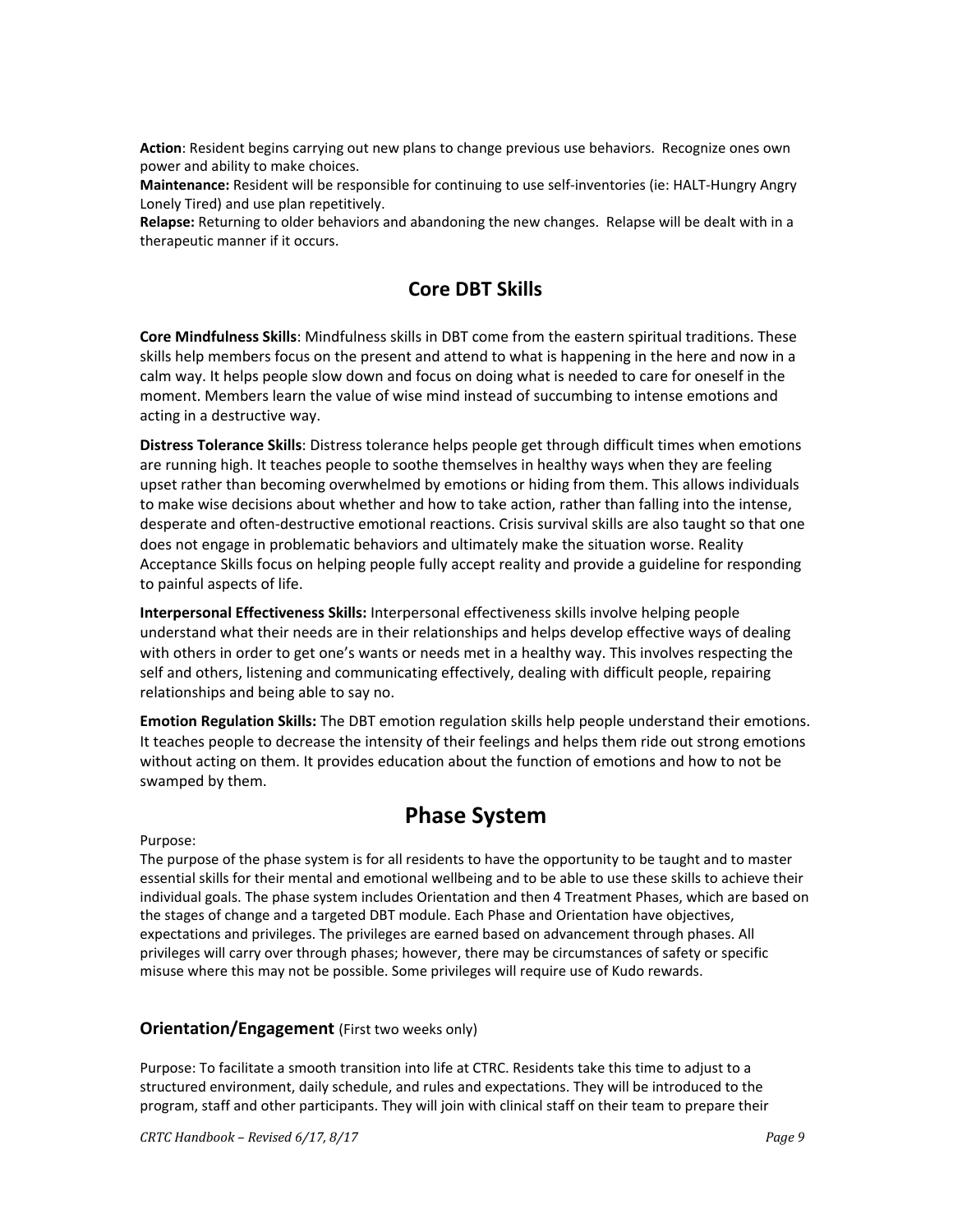treatment plan, and be introduced to the core skills of the program. Residents will not be able to leave the building during these first two weeks.

Objectives:

- Read and understand Program Handbook; to be reviewed with Clinical Coordinator.
- Meet with Clinical Coordinator to prepare treatment plan (develop jointly).
- Meet with Individual Therapist to prepare treatment plan (develop jointly).
- Be introduced to the five modules of DBT by Clinical Coordinator
- Be taught DBT's Bio-Social Learning Theory in individual therapy and with their family in family therapy.
- Complete "Orientation & Engagement" packet. A counselor will assist resident in completion of orientation packet.
- Learn basic expectations and routines, review with a counselor.
- Complete Orientation Daily Reflections.(DO WE WANT??)
- Complete a "Pros and Cons of Change" worksheet.

### Expectations:

- Residents will not be allowed to leave the building for the first two weeks.
- Residents, with the help of counselors, will be expected learn and understand the program.
- Residents will meet with their Peer Mentor, who will help during Orientation.
- Parents are encouraged to set up in advance on site visits with residents through their Clinical Coordinator. To ensure that residents are getting the most out of their time at CRTC, and to fully engage themselves in the therapeutic process, we ask that parents use that as a guide for how many times they visit weekly
- Participate in screening, assessment and ongoing individual treatment planning.
- Around 30 days post admission, the resident, parents/caregivers, and other concerned parties attend an initial Team Meeting to review the resident's treatment plan and progression in CRTC's program.

● Privileges:

- Newspaper, magazines and books at staff discretion for appropriateness
- **●** Television and movies (at staff discretion).
- **●** Start earning weekly allowance.
- **●** Newspaper, magazines (staples will need to be removed) and books at staff discretion for appropriateness.
- **●** Can have jewelry made out of soft materials (i.e. rubber bracelets, string necklaces, etc.; no metal or hard plastics). No metal or hard plastic jewelry.
- **●** Can use their iPod or radio if safety concerns are not present; always staff discretion.

### **Phase 1: Pre-Contemplation/Core Mindfulness**

Purpose: Recognition of mental and behavioral health symptoms. Recognition of where regulation is lacking and begin to develop plans/skills for regulation with the use of Mindfulness.

Objectives:

- Complete reading on core mindfulness skills; process understanding of reading with a counselor
- Teach three mindfulness skills learned to three counselors, in family therapy and to individual therapist
- Create poster on "what mindfulness is and what mindfulness is not"
- Share and discuss poster with Primary Counselor and in family and individual therapy
- Develop Mindfulness Plan with Individual therapist.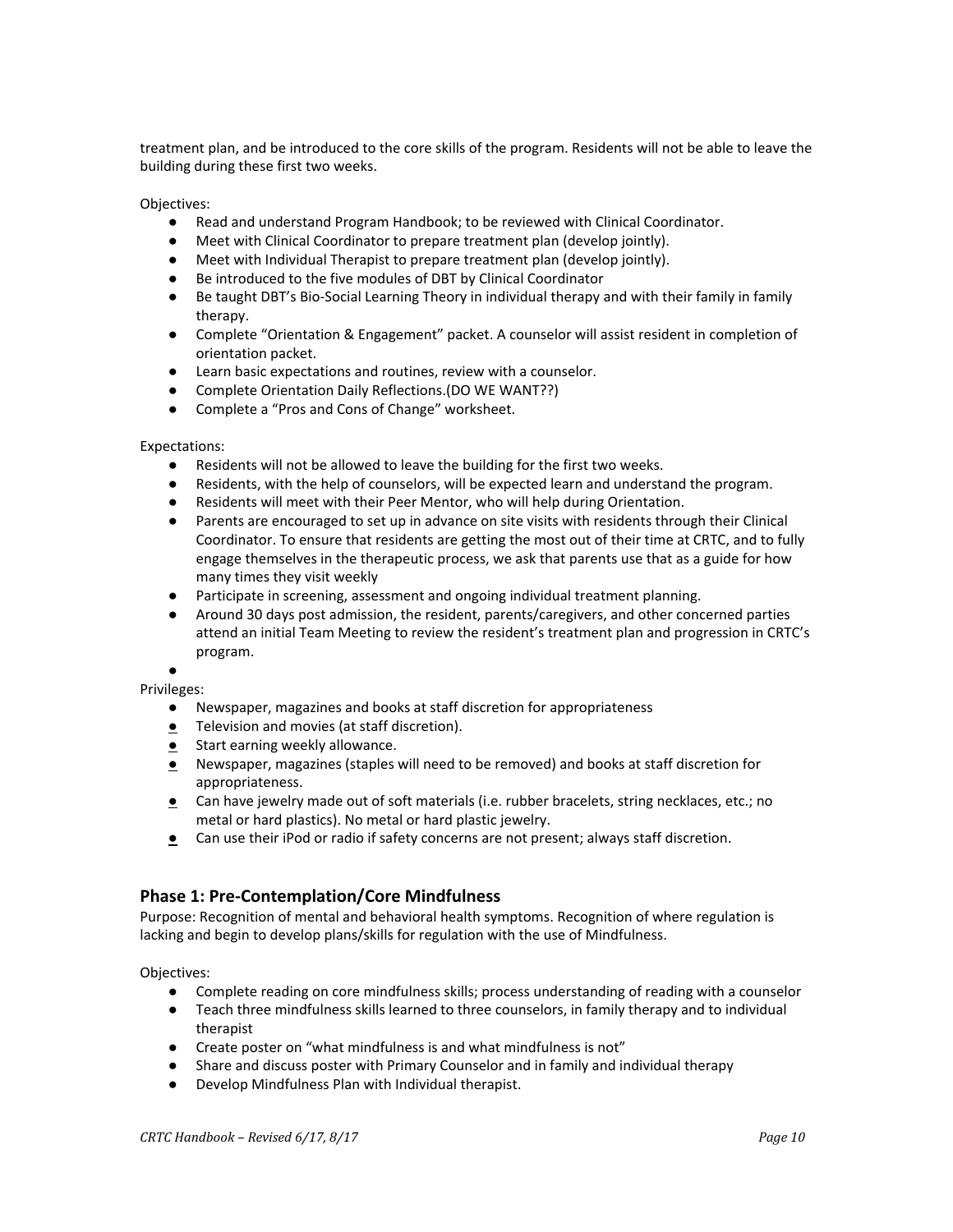- Complete "Risk Factors" and "Strengths You Have and How To Use Them" worksheets from the stage advancement packet; process with counselor
- Complete "Strengths You Have and How to Use Them" worksheet; process with counselor

Expectations:

- Understands and accepts treatment
- Decrease life threatening behaviors
- Regularly attends school and groups
- Redirected after one attempt
- Practicing DBT skills while on the unit with skills coaching from counselors, with family on passes and in school.
- Practicing DBT skills while on passes or in the community with assistance from family

Privileges:

- **●** May have necklaces, bracelets, and/or watches made out of hard plastic, including restricted items at staff discretion.
- **●** Can have radio in room until 11pm.
- **●** Can go on off-site activities.
- **●** May shave within counselor supervision. Razors will be kept in a locked cabinet in the counselor office.
- **●** May use approved electronic devices (not connected to the internet and may not take pictures).
- **●** May start to earn community passes with family.
- **●** May come back from Sunday Pass at 4pm; must be approved by Clinical Team

### **Phase 2: Contemplation/Distress Tolerance, Middle Path and Emotional Regulation**

Purpose: Stabilization of the symptoms learned in Phase 1 and to learn Distress Tolerance skills in order to cope with difficult events or emotions. Residents will also learn Middle Path skills to increase their ability to think dialectically and valid self and others.

Objectives:

- Learn Distress Tolerance (DT) and Middle Path (MP) Skills through groups and therapy.
- Teach three skills from DT or MP with two counselors and in family therapy.
- Read Distress Intolerance and complete worksheets; process with counselor.
- Complete Emotion Regulation Module; process with counselor.
- Complete "Changing to Be a Healthy Person" worksheet; process with counselor.
- Complete "Building a Life Worth Living" worksheet; process with counselor.
- Get feedback from three staff (can be counselors, supervisors, or clinical team) regarding your use of DT and MP skills.
- Write the feedback down and present a plan for increasing the areas described and process in family and individual therapy.

Expectations:

- Decrease self- injurious behaviors, suicide attempts, high risk suicidal ideation, plans and threats
- Decreasing therapy interfering behaviors (e.g. missing or coming late to therapy sessions, refusing groups/school, run talk).
- Decreasing milieu destroying behaviors (e.g. extreme and persistent negative talk regarding CRTC and the treatment process, physically or verbally aggressive behaviors).

Privileges:

- May start earning overnight passes.
- May have plant in room—no glass or pottery
- Late night until 9 pm (must use Kudos)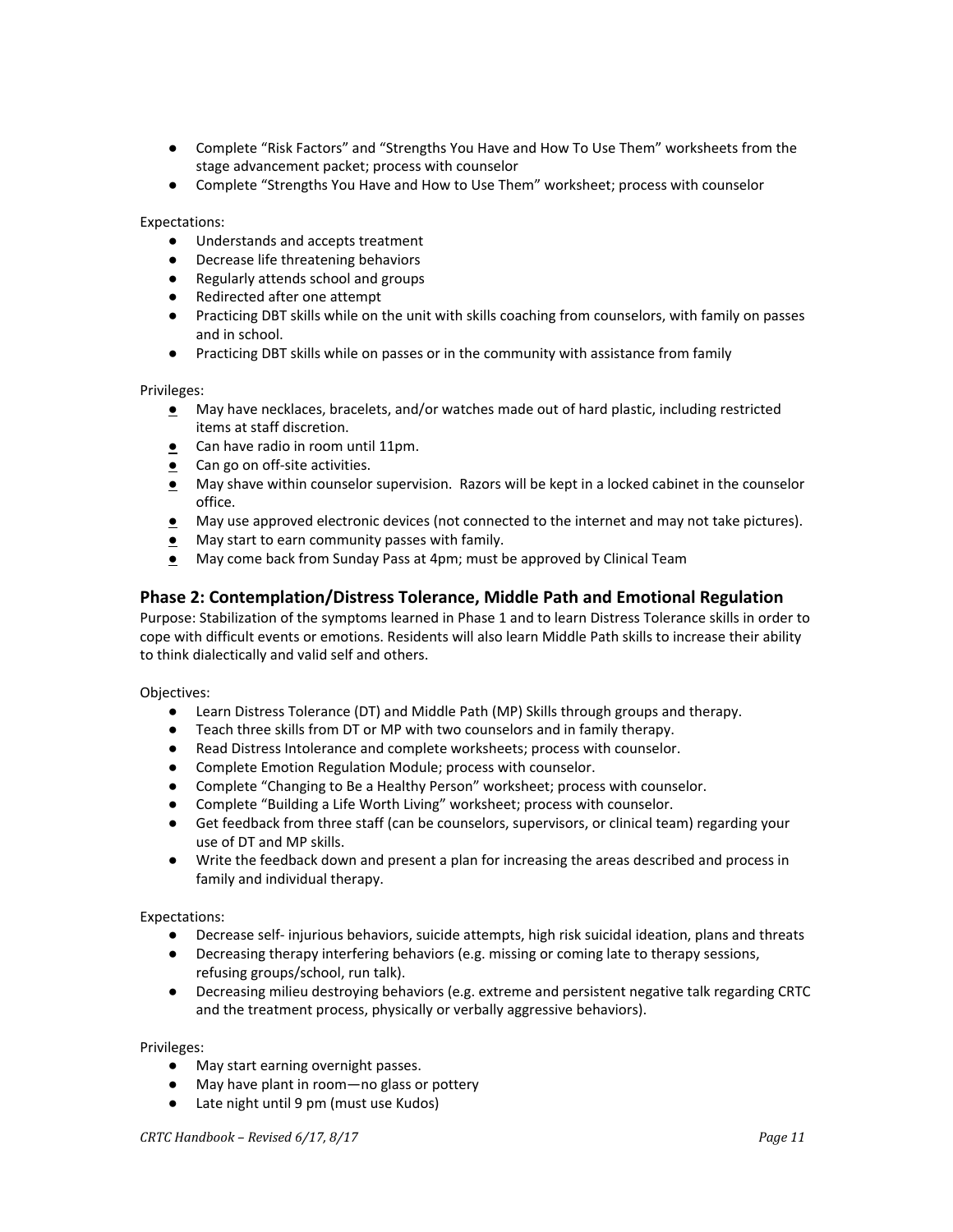- May lead any groups (counselor discretion)
- May use approved musical instruments.

### **Phase 3: Preparation/Interpersonal Effectiveness and Empathy**

Purpose: To actively utilize the aspects of life that one can control, in order to effectively, and in the long-term, build the life that one desires. This Phase will build upon stabilization by developing mastery with emotional regulation and building relationships with interpersonal effectiveness skills, as well as addressing and exploring some of the deeper or more complicated reasons behind recent behavioral difficulties. Residents will more actively practice being assertive with their peers, staff, and their family. They will practice saying no, and saying yes in a way that honors both themselves and their relationships.

### Objectives:

- Complete Interpersonal Effectiveness Module; process with counselor
- Read "Healthy/Unhealthy" Relationships handout and complete Relationship Worksheet; process with individual therapist and in family therapy.
- Write down 10 examples of when empathy and interpersonal effectiveness was used; process with two counselors
- Receive feedback from three staff on your ability to take responsibility for your behaviors.
- Use feedback from above objective to develop a plan for increasing effectiveness in the areas described; present in family therapist and with individual therapist.

### Expectations:

- Elimination or decrease in mental health symptoms, anger outbursts, attention seeking behavior, apparent competency, and crisis generating behavior.
- Using/practicing DBT skills while on the unit independently and with skills coaching from counselors
- Doesn't miss groups or school unless excused.
- Display increased leadership skills in the milieu.
- Accept responsibility for behaviors (able to admit responsibility and that it is a problem, ability to recognize their role in a problem, ability to face problems and learn from mistakes, able to learn/recognize "what is my part in this?" and "what do I need to do to solve the situation?")
- Ability to look at situations dialectically
- Demonstrate the ability to identify emotions and the ability to "experience" them.
- Verbalize and demonstrate understanding of mental health diagnosis
- Practice skills learned to manage mental health symptoms
- Regularly use skills at home and in the community

### Privileges:

- Can have radio in rooms at all times including overnights, with staff discretion and no safety or behavioral concerns
- Can be on off-site visits on non-school days until 8pm
- Late night until 9:30 pm (must use Kudos)
- May add one, treatment team approved, friend to the contact list for phone calls ONLY
- May have a pet fish in a plastic tank

### **Phase 4: Integration & Transitions/Action**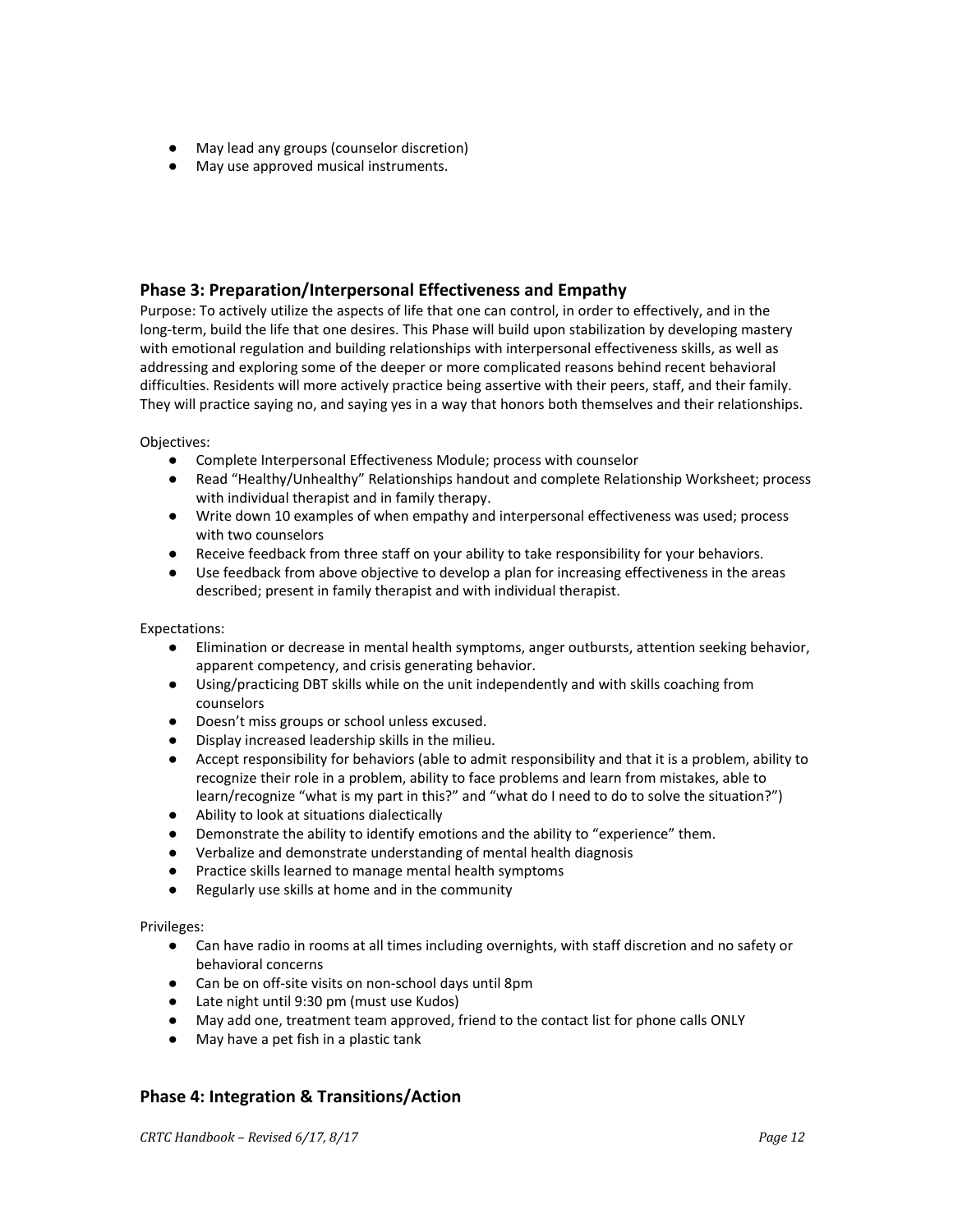Purpose: To achieve "ordinary" happiness and unhappiness and reduce ongoing disorders and problems in living. In this stage, residents will be able to effectively use their "wise mind" and mindfulness skills in order to make the best decisions in each situation. In this stage, residents will be able to use dialectics, problem solving, and all the skills components in order to achieve and maintain a level of functioning that is appropriate for their functioning at school, home, and in the community. This is the stage they will demonstrate their ability to apply all the skills learned through treatment.

### Objectives:

- Complete "Your Support System" and "Rewards From Everyday Life" worksheets.
- Complete "Healthy Living" packet.
- Complete "Relapse Prevention Plan".
- Open your "Letter to Myself" and write a reflection on where you are now.
- Finalize aftercare plans with your family.
- Complete Family Contract (in family therapy).

#### ● Expectations:

- Using/practicing DBT skills while on the unit without skills coaching from counselors (coaching is still offered, expectation is for more independent skills usage).
- Able to make amends and reparations as needed
- Meet all home visit expectations and complete home visit assignments
- Meet expectations and utilize skills in community settings a majority of the time and asks for help when struggling.
- Demonstrate sincere, honest, care and concern for group members.
- An obvious display of selfless behavior on a regular basis (ability to recognize and understand the needs and rights of others).
- Be positive role model, set a good example

Privileges (includes all privileges in prior stages)

- Late night can be earned until 11:00pm on weekends
- Contact with approved friends by phone and on home visits with permission from treatment team; number of friends to also be determined by treatment team.
- Can walk around the park without a counselor escort; behavior permitting and staff discretion. (is only applicable with full team agreement).
- Can do treatment time work outside at a picnic table or other designated area (without direct counselor supervision); (is only applicable with full team agreement).
- Can use their personal cell phone at home with parent permission (discussed in family therapy).
- May go to their friends' houses with parent permission only during weekend passes (1-2 hours only, must plan ahead with Supervisor/family therapist)
- **•** Can pick their own  $\frac{1}{2}$  hr long physical activity; must be during scheduled physical activity time, at staff discretion and must be active the whole half hour. (Must use Kudos)
- Can use flat or curling iron, make- up, and nail polish in room, but must be kept in office when not in use. If the resident has a roommate who is not on Stage 4 and physically in the room, this will be up to staff discretion due to safety concerns.
- Can be on off-site visits on non-school days until 8:00pm.
- May use portable electronics in room (must have no internet access, no camera's, no video camera) turn into staff office when not in use and a possession waiver must be signed before bringing.

### **The Process for Advancing Phases**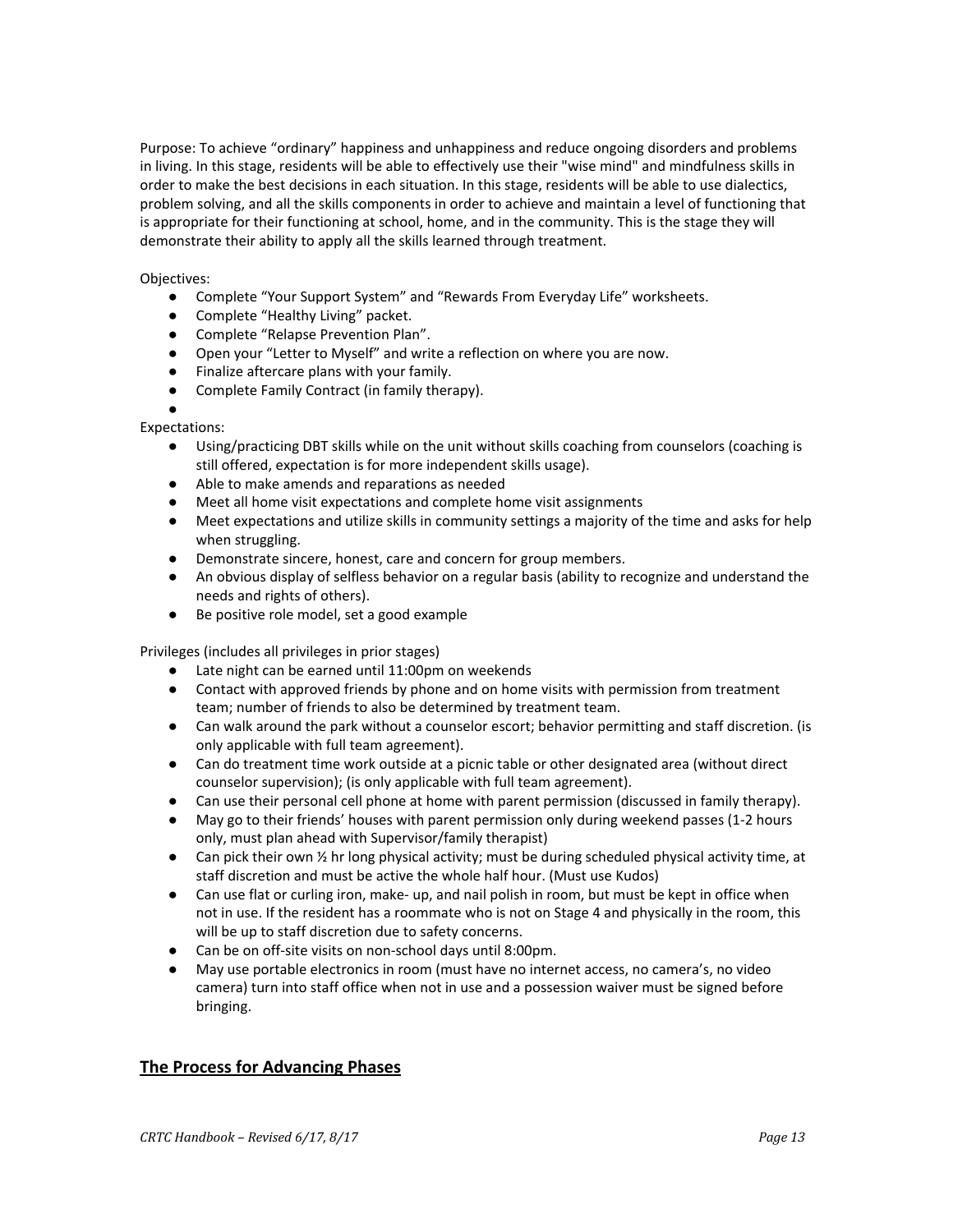Resident will automatically move to Phase 1 after Orientation (2 weeks). Residents are eligible to earn the next phase once they have completed all of their objectives and are consistently meeting the Phase's expectations. After objectives are met and signed off the resident will present to the team why they have earned the next Phase and answer any questions the staff may have. Once the resident has presented, staff will discuss and determine if the next Phase was earned. The resident will be informed the day they present.

### **Aftercare**

Purpose: The purpose of aftercare is to assist residents in the maintenance of learned skills/strategies and change plans set forth while they were in treatment. Each adolescent's aftercare plan is developed according to the needs of the family and the child, with the goal of assisting the adolescent and family to be successful on a long-term basis. It is recommended that all residents receive on-going therapeutic services for at least one year post-discharge. This typically includes individual, group, and family therapy, along with psychotropic medication management.

A copy of the Discharge Summary, including these recommendations, will be sent to you and to other professionals/providers that you authorize. A receiving school setting is also determined, in coordination with the on-site Minneapolis Public Schools personnel. All school records and transcripts are forwarded to the receiving school at the time of discharge. Contact with peers following discharge is discouraged.

Objectives:

- Staff will arrange and participate in weekly phone contact with residents for 3 months post-discharge.
- Staff will review discharge goals during aftercare calls and inquire as to progress and/or struggles with those goals.

### **Successful Resident Discharge Procedure**

Purpose: The purpose of the discharge procedure is to celebrate successes and to facilitate healthy closure of relationships.

Cake and ice cream and an in-building activity of their choice (a movie, game, etc.) during activity time. Due to kitchen requirements, special food requests must be filled out 1 week in advance.

● Clinical Coordinator will provide 'Goodbye' sheets to staff and residents when a resident is nearing discharge. Clinical Coordinator will review the sheets to ensure that peers do not include phone numbers, addresses, email address, etc. There may not be swearing, drug references, or glorification of past negative incidents.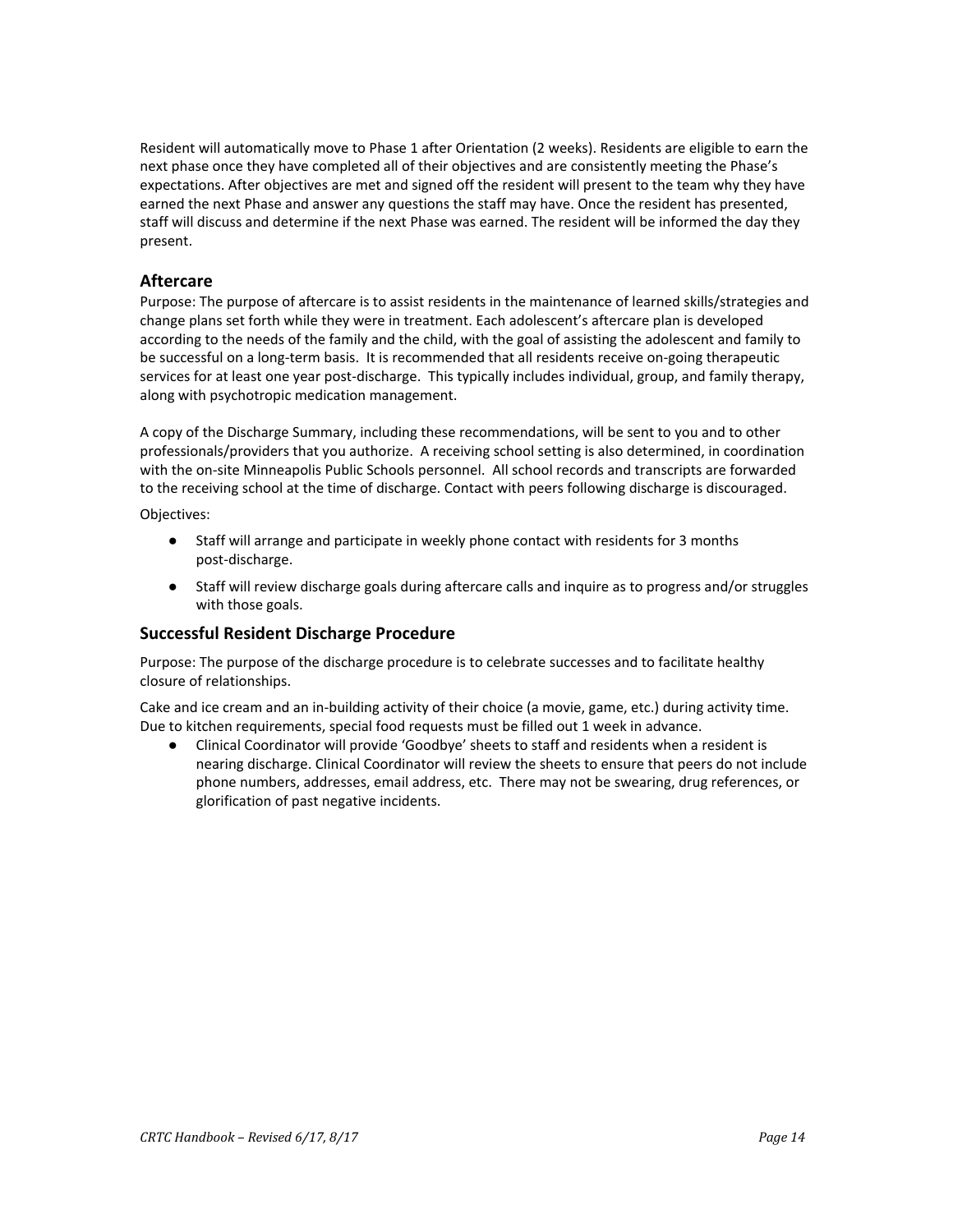# **Kudo Rewards Program**

**Purpose:** The Kudo program is a reward program that promotes prosocial and other positive choices by rewarding residents for healthy and safe behaviors. This program is meant to be immediate, although not always possible and individualized. Rewards are determined by phase. As resident's progress through the phases they will carry over rewards from previous phases. Kudos may not be taken away.

Kudo can be earned in a multitude of ways for example, but not limited to: completion of primary goals; making healthy choices, use coping skills, are re-directable, following program, staying out of unhealthy choices by others, or any behaviors warranting positive rewards.

### **Phase 1 Rewards (5 Kudos per reward purchased)**

- 5 minutes extra phone time.
- $\bullet$  1<sup>st</sup> in line for lunch and dinner.
- Pick one item from prize box (one time per week).
- One piece of gum or candy
- One on One prescheduled walk around the park with staff (15 minutes)

### **Phase 2 Rewards (10 Kudos per reward purchased)**

- One extra 10 minute phone call or 10 additional minutes to one call
- Get out of chores free day, not to exceed one day per week
- 15 minute nap pass/walk pass with staff (staff availability is taken into account)
- Can skip a quiet time while using an independent skill outside of room.
- Access to art closet during a scheduled room time (if items require unit lounge, no more than 20 minutes)
- 30 Minutes of TV time to play video games (must be during purchased evening lounge time)
- Get two pieces of gum or candy.
- One on one prescheduled time with staff (cannot exceed 30 minutes)

### **Phase 3 Rewards (15 Kudos per reward purchased)**

- 60 minutes lounge time during evening room time, not to exceed 10 PM (LATE NIGHT).
- 30 minutes rec time during evening room time.
- Ride in the front seat of van, choose radio station.
- One extra 15-minute phone call—maximum of 1 time per week.
- Can earn extra 15 minutes of free time.
- Movie night with up to two other residents on your unit (staff availability considered)
- 30 minute nap/walk time (staff availability considered and must be used during free time).
- Make a phone call after 8:30 PM--not to exceed 9:30PM.
- One on one prescheduled time with staff (cannot exceed 1 hour).

### **Phase 4 Rewards (20 Kudos per reward purchased)**

- **●** Go on an out of building social/school activity on a week day.
- **●** Take a trip to the library.
- Movie night with up to five other residents from either unit (staff availability considered)
- One on one prescheduled time with staff (time is at staff discretion)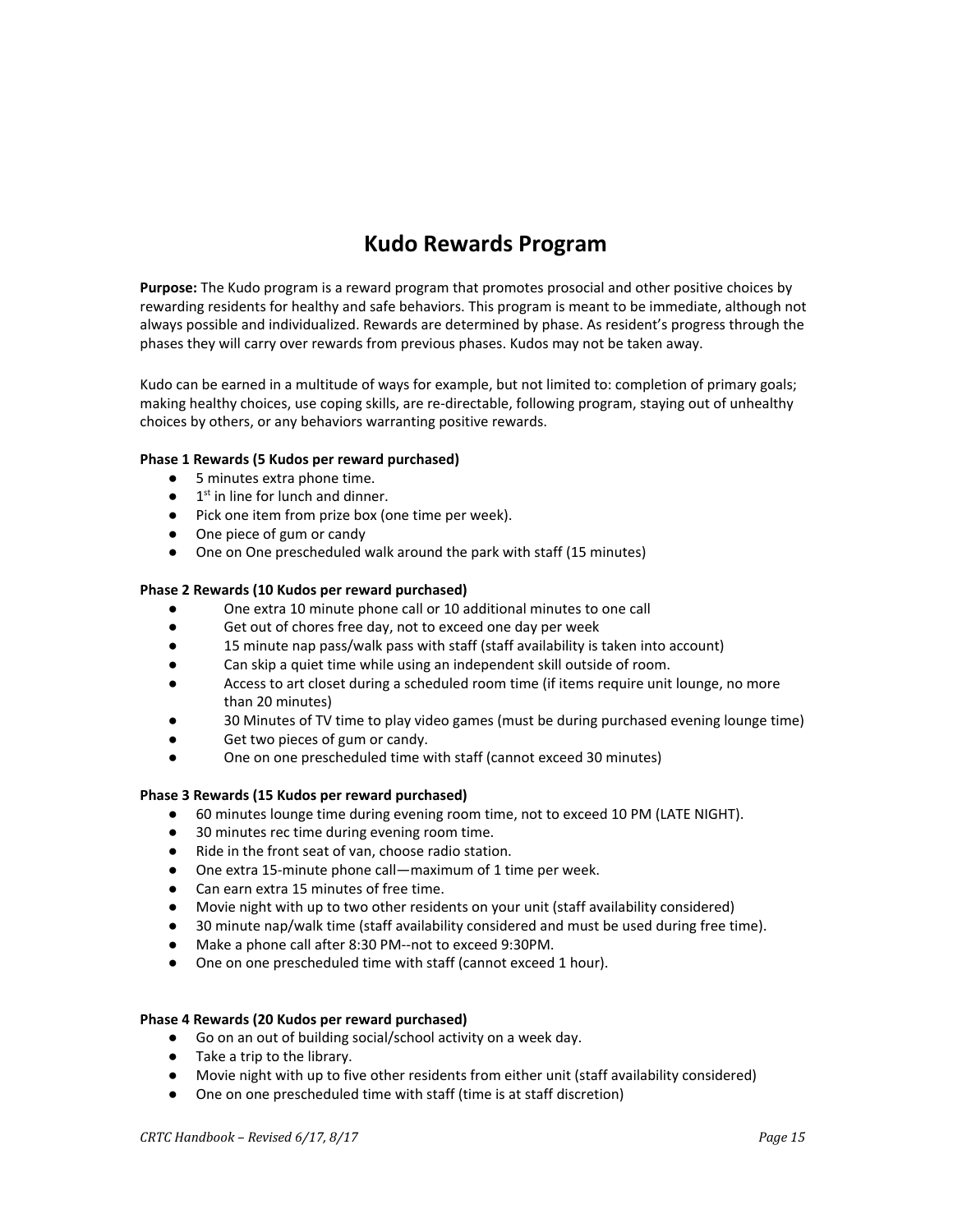Kudos can be earned in a multitude of ways for example, but not limited to: completion of primary goals; making healthy choices, use coping skills, are re-directable, following program, staying out of unhealthy choices by others, or any behaviors warranting positive rewards. Using a Kudo is up to staff discretion and programming needs, as well as meeting daily expectations. Kudo rewards can be created, modified and added to by Resident Council.

If a resident is *placed* into transitions phase as opposed to *earning* their transitions phase, they will continue earning rewards from the phase which they have earned.

# **Visiting and Pass Guidelines**

### **Visits**

Purpose: To encourage family connectedness between the resident and family throughout treatment.

### **Expectations and Procedure**

- To set up visits parents and other approved visitors are encouraged to schedule a visit with their child in advance by talking to their Clinical Coordinator or any appropriate team member when Clinical Coordinator is not available. Although it is encouraged you do not have to get prior permission to visit.
- **●** Visits may occur at the outside picnic tables if the resident is on shadow status and is currently not on a safety precaution.
- **●** Residents are not to use cell phones or make phone calls or access the internet during visits.
- **●** When you arrive at CRTC for visits, only approved names on the contact list are permitted to visit with the resident. Privacy and safety is a concern with people entering the building. Other families may also be visiting while you are here, so please be respectful of their time together.
- **●** There should be no interaction between CRTC residents during visits. It is important that you monitor your adolescent at all times during the visit and report any concerns to staff.
- **●** We do offer lockers for your convenience. If you wish to utilize a locker please inform a staff prior to the visit beginning. Items on your person such as phone, purses, cigarettes, lighters, etc. will be secured in the locker. If you need access to them during a visit, please call a counselor to have them monitor your son/daughter during this time.
- **●** Our lockers ensure the safety of our residents, but if you chose not to use a locker, the resident will be subject to a body search vs. a person search if you do use a locker. Please inquire with a counselor for any clarification on this policy.

### **Community/Home Pass**

Purpose**:** The purpose of passes is for residents to practice and implement skills/strategies that they are learning in treatment, to accomplish therapeutic goals with their support network and become familiar with their home community. Resident passes will be determined through family therapy and consultation with the clinical team.

### **Expectations and Procedures**

Residents will have passes with guardians and others on the approved contact list per arrangement with the Clinical Coordinator. We ask that this is decided upon by 12p on Thursday afternoon. Residents will be expected to complete a Pass Planning Form and Pass Goal Sheet prior to Team approval. Residents and family will process the pass with a staff member upon return to CTRC and submit a completed pass goal sheet.

● When you arrive at CRTC to pick up your adolescent for a pass, staff will verify your identification with a copy of your driver's license.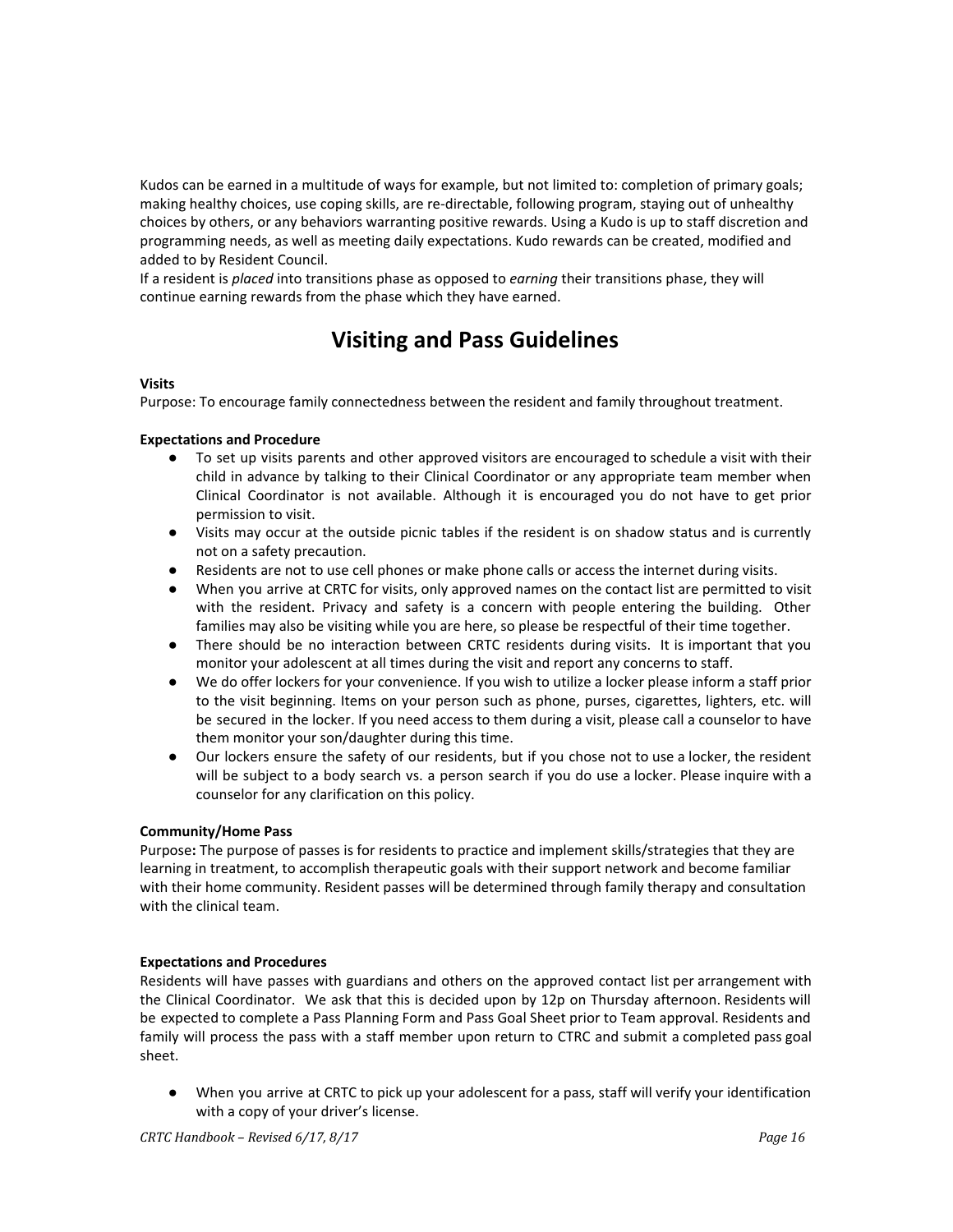- If you designate someone other than yourself to pick up the resident, you must inform the Clinical Coordinator ahead of time or the pass will not happen (in case of an emergency you may alert the Unit). ONLY THOSE APPROVED FOR PASSES **PRIOR** TO THE SCHEDULED PASS WILL BE ABLE TO TAKE THE RESIDENT OUT THE BUILDING.
- Guardians are the only ones who can schedule a pass.
- Before leaving the building, staff will give you any needed medications that are to be administered during the pass time.
- We ask and expect that the adolescent remain within your direct supervision and follow the other health and safety rules of the CRTC, including no chemical use, eat appropriate meals, get adequate sleep, take medications on time, etc.
- It is important to be consistent with the expectations utilized within the Center, such as no telephone calls, no contact with friends, no computer time, etc.
- No contact with other CRTC residents or past residents while on pass.
- Rules surrounding nicotine consumption and consequences for not following those rules will be determined in family therapy.
- No drugs/alcohol use.
- No breaking the law.
- Contact with friends must be determined with family and family therapist and will be pre-approved.
- In family therapy, residents will make a plan with therapist and family on appropriate rules regarding contact with friends and significant others, following family rules and expectations.
- Residents may be asked to call into the unit at least once per day by 9:00pm.
- Random calls may be made by staff to resident on pass for concerns of safety.
- Parents have the right and will be encouraged to enforce the determined family rules while the resident is out of the building, and may determine to return the resident early if deemed necessary.
- Staff is responsible for asking the resident to share details of pass with staff upon return. Issues and concerns will be addressed further in family therapy.
- Parents and Residents have the right to shorten visits for any reason; will process in family therapy.
- Pick up times for Friday visits are after 4:30pm, pick up time for Saturday/Sunday visits is no earlier than 8:00 a.m. Residents will arrive back at CRTC by 8:00pm. Some circumstances may require a deviation from the expectation and will be approved by family therapist.
- Residents and families who have difficulty following the pre-arranged pass expectations including returning on time will discuss the safety concerns in family therapy.
- Families will be encouraged to call in to inform staff of your estimated return time when running late.
- **If your child at any time engages in unsafe behaviors we ask parents to bring them back to** CRTC. In the case of life threatening crisis we ask you to call 911 or bring them to the hospital.

### **Procedure for Personal Items and Pass Assignment**

- The resident will pack prior to pass and review their clothing count with staff in order to determine what clothing items are leaving the building. The staff member will highlight the items on the resident's clothing count so that when the items are checked back into the building, the resident retains an appropriate clothing count.
- Family/approved adult will read the pass assignment, check personal items that are leaving the building, and sign resident and personal possessions out in the sign in/out book.
- Upon return from a pass: Parent/guardian will sign resident and personal possessions back into the building. Staff, resident and Parent/guardian will process pass request worksheet to ensure goals were accomplished and to discuss any difficulties.
- Resident will be checked in according to procedure.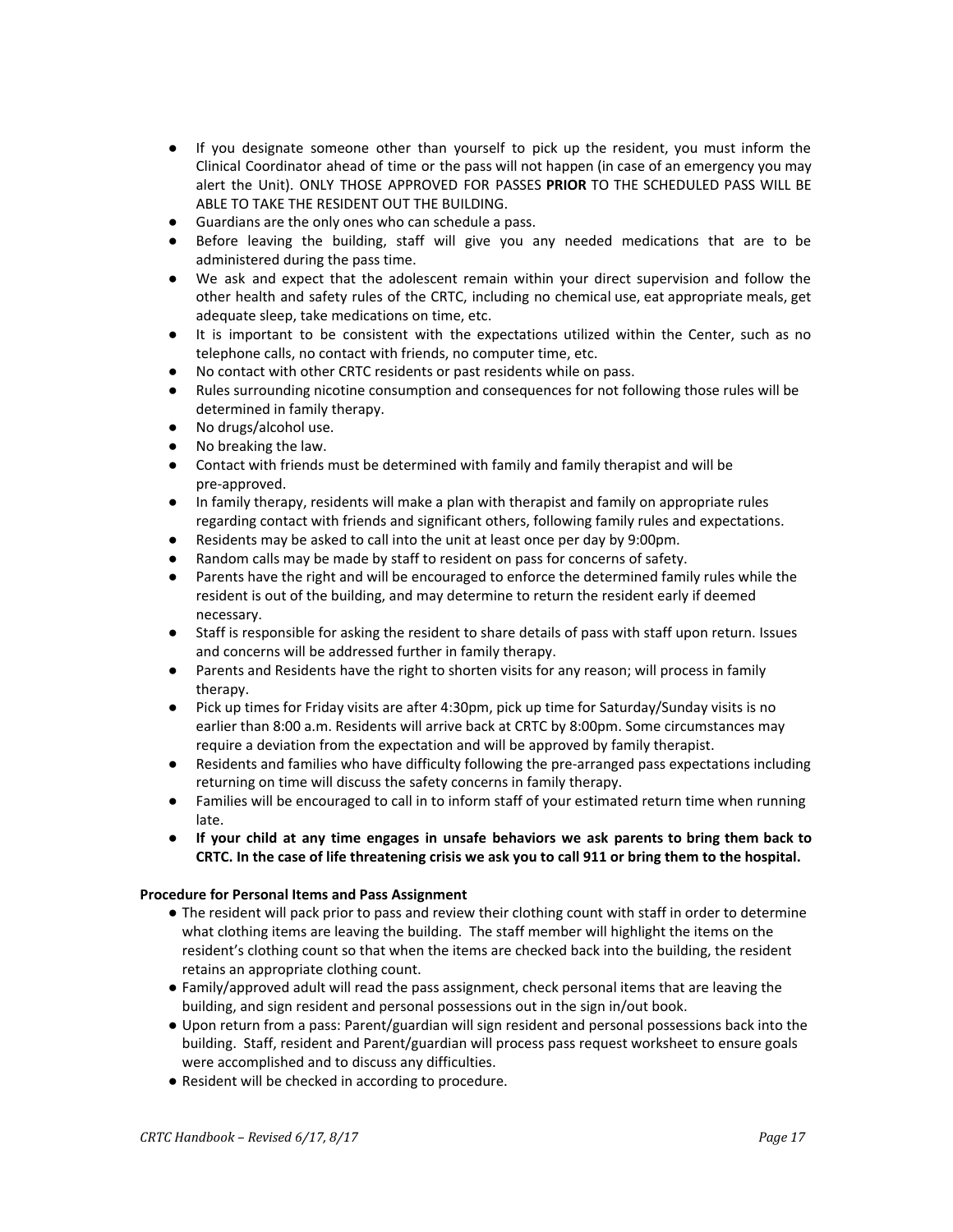Over the course of treatment, you and your adolescent will develop a family contract, which will help you to determine rules for passes and home that fit your family and adolescent's needs. This contract will include items such as telephone use, computer use, contact with friends, unsupervised time, etc. Completing the identified goals should be a primary focus of the pass. Please complete the pass form prior to returning to the CRTC. It will be reviewed with you by unit staff upon your return and will be discussed in your next family therapy session. Your child may be asked to complete a UA upon return from a pass due to either suspicion of use, or if your child has a history of substance use problems. If your child's UA is positive, parents will be notified and residents will receive individualized interventions.

### **Pass Progression**

The following is a general guideline and may differ per individualized treatment plans and safety concerns.

- 2-6 hour pass with family in the community X2.
- 8-12 hour day pass  $\frac{1}{2}$  at home,  $\frac{1}{2}$  in community x2.
- 24 hour overnight pass x2.
- Weekend Pass (two to three nights).

After Orientation and one week of residents going on off-site activities, residents may start the process of having passes with their families/guardians. Families are required to have at least three family therapy sessions prior to the first community pass, and four family therapy sessions are required prior to the resident going home for any period of time (i.e. the 8-12 hour day pass ½ at home, ½ in community).

The purpose of these family sessions is to collaborate with the family to create a safe structure so that the family and resident can be prepared for a healthy pass experience. For continued home, overnight and weekend passes, the family must consistently attend family therapy and have regular communication with their Family Therapist/Clinical Coordinator. The family and resident must also consistently display safe behaviors at CRTC and on passes and must meet the expectations as outlined below and as discussed in family therapy.

**Monday through Sunday** the latest return time is 8:00pm. **Friday pick-up time**: 4:30pm.

**Sunday return times**: Phase 1: return no later than 4:00pm.

Phase 2 return no later than 4:00pm.

Phase 3 returns no later than 6:30pm.

Phase 4 returns no later than 8:00pm.

**No pick up or drop off times during meals** any day: 12:00-12:30, 5:00-5:30.

### **Resident Money while on pass**

- **●** Prior to leaving for pass, the resident is expected to request that staff check out a specified dollar amount from the money binder, located in the staff office. At that time, staff will check the resident's money tracking sheet to verify the resident's balance, then confirm with the resident that the money will be packed.
- **●** Staff will then complete the money tracking sheet, noting the dollar amount checked out and the dollar amount remaining on the unit in the binder.
- **●** The resident's money will be packed into a labeled envelope with the resident's name, the date(s) of the pass, and the dollar amount.
- **●** When the parent/guardian arrives to pick up the resident for pass, staff will hand the money directly to the parent/guardian.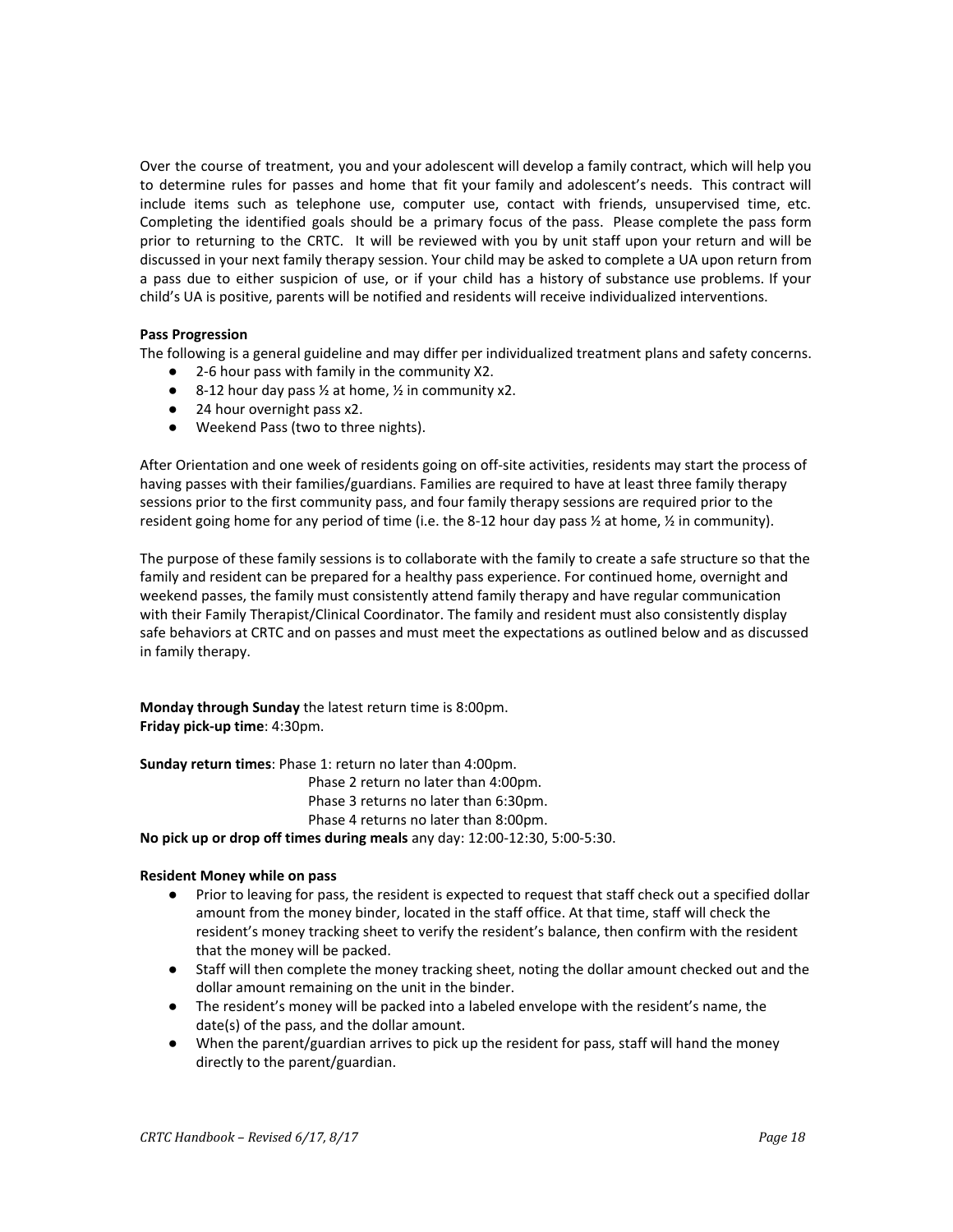**●** Upon return from pass, residents must turn in their money to staff to be properly checked in and returned to the money binder in the unit office. Any additional incoming money will be counted and documented properly on the money tracking sheet.

### **Resident Check-In Procedure**

- Residents may be given check-ins anytime that they have been without CRTC staff supervision.
- To start check-in, residents will be taken to the unit bathroom with no less than two staff. Any personal items brought with, such as purses and bags, etc. must be set to the side for staff to go through as time permits.
- Residents will be checked in the unit bathroom using the stall area.
- Staff will look behind in stall area before the resident goes behind it to undress to make sure there is no contraband.
- Residents will then completely undress behind the cubicle wall, including undergarments and socks and hand them to staff.
- Staff will thoroughly search all items of clothing and hold on to the items until the check in is complete.
- When residents have fully undressed, staff will hand residents a gown and step out in front of staff. With the garment on residents will:
	- o Glide their hands down themselves in the front.
	- o Turn and glide themselves down in the back.
	- o Do 5 jumping jacks.
	- o Do 5 squats.
	- o Do a total of 5 lunges, alternating legs.
	- $\circ$  Show staff the bottoms of both feet, behind both ears, shake out their hair if applicable, and show staff the inside of their mouth, including under their tongue.
	- $\circ$  Demonstrate that any remaining jewelry is has not been tampered with and does not contain or conceal any prohibited items.
	- $\circ$  Stand facing the staff with their arms out in a 'T' shape, while the staff uses a metal detector wand to scan the areas of the body covered by the gown. The resident will then turn around, allowing the staff to scan the covered areas.
- Staff will check behind the cubicle wall again to make sure that no items were left behind.
- Residents will then be allowed to redress.
- Staff will go through any extra items that residents have brought back to the unit such as jackets and purses.
- Any large bags or things brought back from passes will be checked in by staff when time allows. Items needed immediately (hygiene and coping skills) will be searched and checked in that day/evening.
- New incoming items will be entered on the clothing/personal items sheet.

### **Chemical Use Procedures**

Relapse can be a part of the treatment process. It is the belief of CRTC that in order to address this, honesty is a vital part of the treatment process in order for staff to be able to help the resident identify ways to avoid future problems with relapse. If a resident has a relapse, a worksheet and processing opportunities will be offered to assist the resident in taking a look at the thought processes that went along with the decision to use. If the behavior is on-going, additional interventions may be implemented.

### **UA Procedure**

- Resident to wash hands.
- Staff opens UA cup in front of resident.
- Resident will not turn water on or flush toilet until instructed.
- Resident will provide sample in cup when done and may flush the toilet and wash hands after UA cup is given to staff.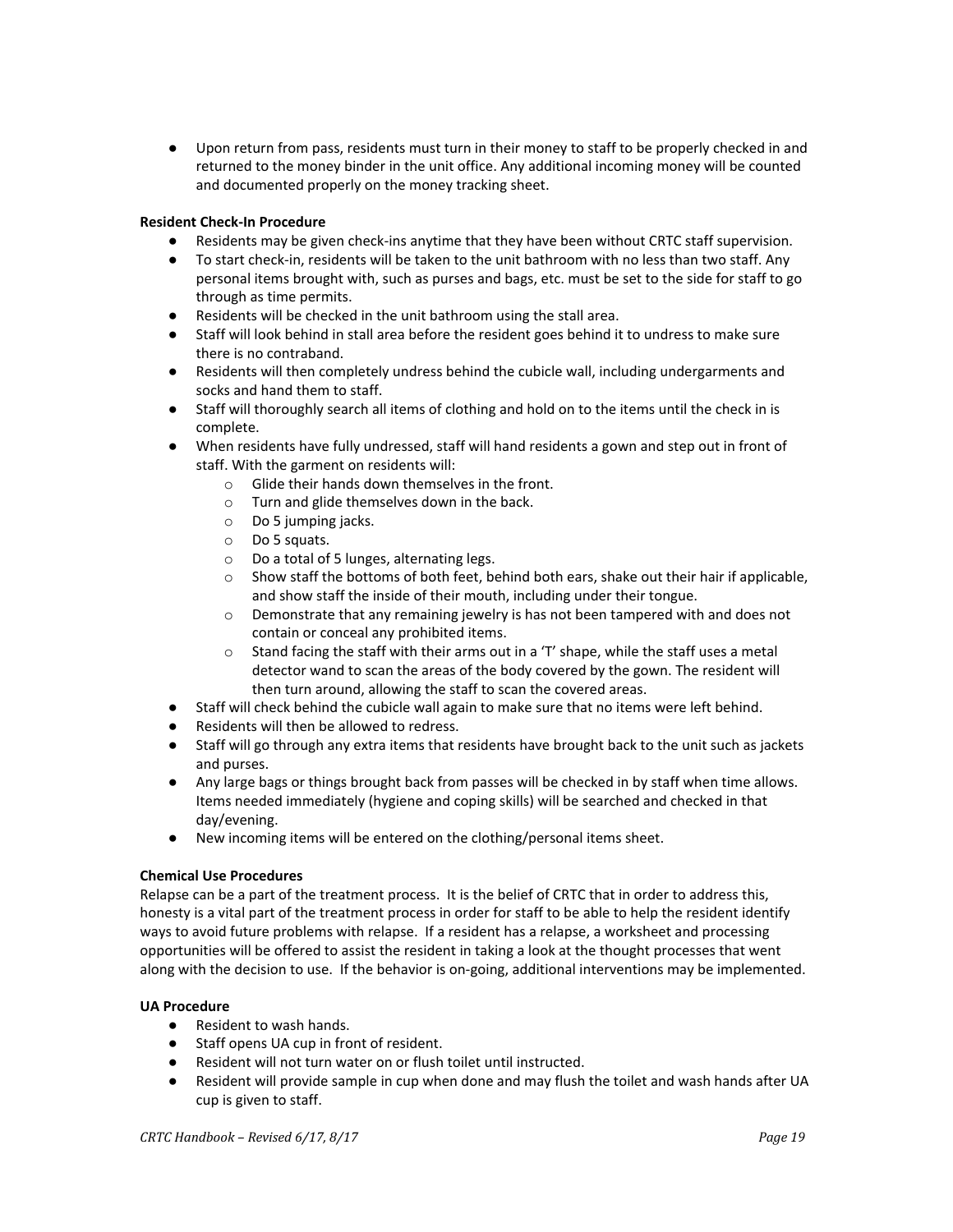- Staff will cover UA with label in front of resident and then prepare it to be shipped to testing agency.
- If staff suspect that a resident has altered the UA, they will repeat.
- Staff may do random UA's when they are suspicious of use or if there are changes in behavior as determined by staff or parents.

### **Authorized Leave**

● Authorized leave includes: approved passes, hospital stays, detention stays, funerals, etc. Leaving without permission or being unaccounted for, for any reason, is considered an un-authorized leave.

### **Prohibited Items**

A resident's possessions will be examined at the time of placement and following each pass. Prohibited items will be confiscated immediately and returned to the parent, authorities, or destroyed. Any illicit substances, paraphernalia or weapons will be stored while incident is being reviewed. Depending on the severity, the local police department may be contacted. These items will not be returned to the resident.

The following items are not allowed to be in CRTC's or in a resident's possession:

- Tobacco products (including E-Cigarettes) any over the counter or medication including: prescription medications (not prescribed for the resident) or non-prescription medications including aspirin, Tylenol, cough preparations, vitamins; commercial mouthwash containing alcohol, any alcoholic beverage, as well as any illicit substances. These items will be disposed of and not returned to the residents.
- Aerosol cans of any kind.
- Cell Phones
- Metal nail files.
- Mirrors or glass, including those in a makeup compact.
- Volatile substances such as toxic glue, paints, lighter fluid, etc.
- Non-flammable substances such as liquid paper, non-water based markers, etc.
- Plastic gloves.
- Pornographic, violent, or drug/tobacco oriented magazines, books, posters, music, t-shirts, hats, literature, etc.
- R-rated movies unless previously approved by parents for educational purposes.
- Matches and lighters.
- Heavy belt buckles, studded belts, steel tipped boots, or work shoes, wallets with safety chains, or other thick chains or thick necklaces.
- Heavy rings that can be used as weapons.
- **All jewelry** will need to be approved by staff. Most will be accepted unless concerns for risk of safety.
- Sharps of any kind, i.e. razors, scissors, nail files, etc. will be kept in medication room.
- Pens with springs.
- Safety pins, metal hair clips, bobby pins, paperclips, paper clamps, staples.
- Metal spiral bound notebooks.
- Additional items may be considered as prohibited items and/or a safety risk and confiscated by staff.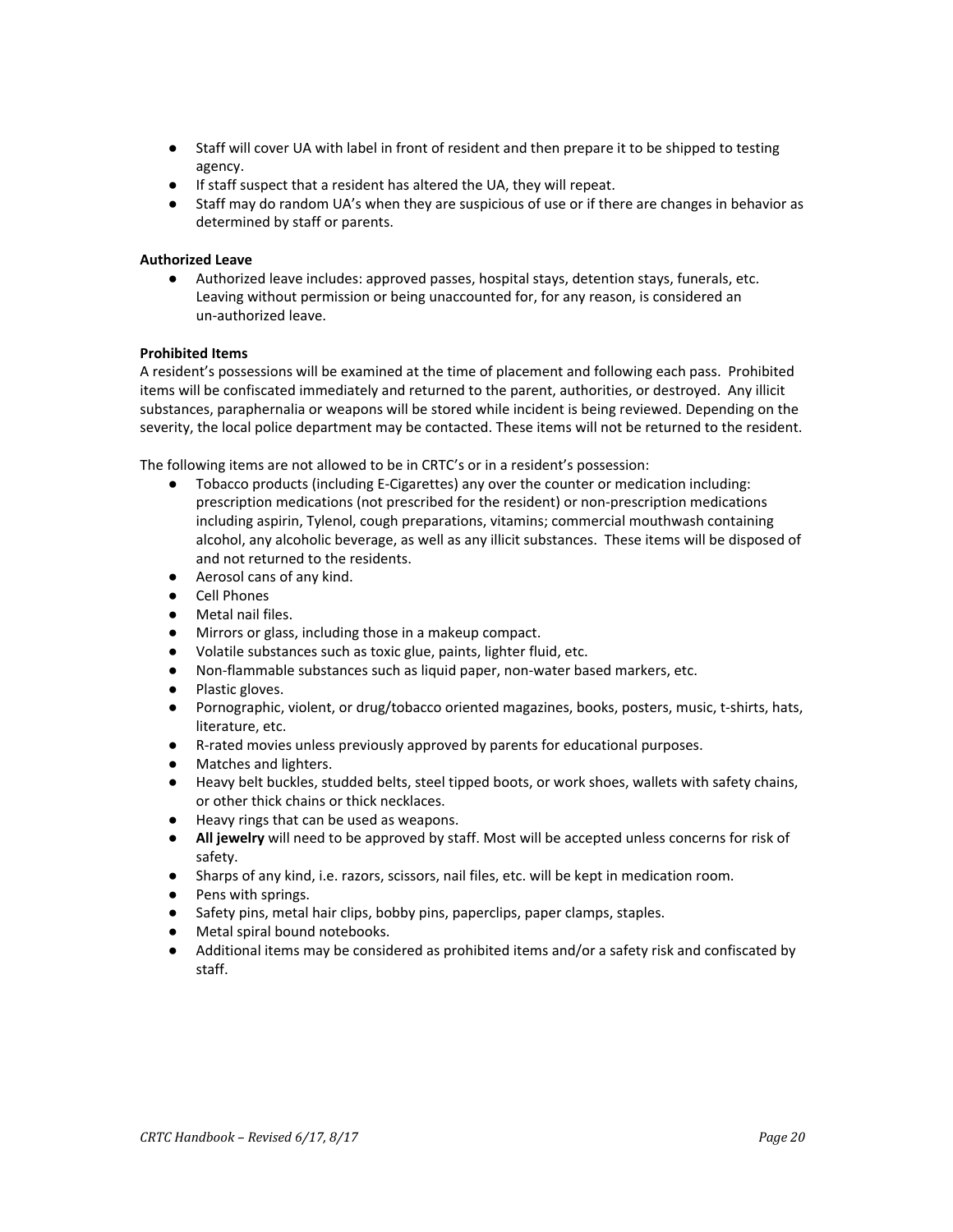# **Expectations for Safety and Respect**

Residents will learn the importance of empathy and respect through daily programming and the phase system. Resident expectations of respect will include: using non-threatening language, using basic manners, being polite, using "I feel" statements and healthy assertiveness skills, avoiding name calling or prejudicial language.

### **Basic Expectations**

While in treatment, residents are expected to complete and follow basic daily expectations to learn self-care and positively contribute to their community. When the following basic expectations are not met, staff may utilize appropriate interventions to maintain the structure.

- Wake up on time
- Clean room in the morning (make bed, pick up clothes, pick up bathroom).
- Attend and participate in school and groups.
- Attend therapy (individual, family).
- Clean up after meals.
- Stay within staff supervision.
- Be respectful to staff and be redirectable
- All personal possessions must be clearly labeled/initialed with a marker. If they are not, they will be confiscated and sent home.
- All bags/suit cases and backpacks are kept in unit closets. Staff will remove those items if not turned in.
- Keys and/or Fabs are handled by staff and will open doors for residents.
- Art cabinet and cubbies will only be opened by staff.
- Due to safety concerns, rocking in chairs is not permitted.
- Stamps must be provided by resident or purchased from allowance. Stamps are provided
- Scissors and sewing needles will be kept in locked areas, checked out and used only in front of staff.
- Residents must be under staff supervision at all times and must be monitored when going outside or returning to the building unless on approved phase privilege.

When a resident is not able to meet these daily expectations, they may lose privileges such as attending off-grounds activities, using their iPods/MP3 players, using Kudo's, or participating in Late Night. **NOTE: This is not an all-inclusive list of consequences for not meeting expectations. Staff may choose on an individualized basis and at their discretion.**

### **Resident Feedback**

Residents will be encouraged to give each other feedback in a healthy, sincere, and constructive manner. This includes using "I feel" statements, giving feedback when calm, using positive language and acknowledging strengths as well as avoiding sarcasm, being rude, joking, hurtful or insulting, or otherwise unhealthy. Residents will be encouraged feedback in the moment, when they are regulated enough to do so. Some residents may be more comfortable utilizing primary group, therapy group and/or community for providing feedback and may be allowed to do so.

Residents are encouraged to use the following template for giving feedback.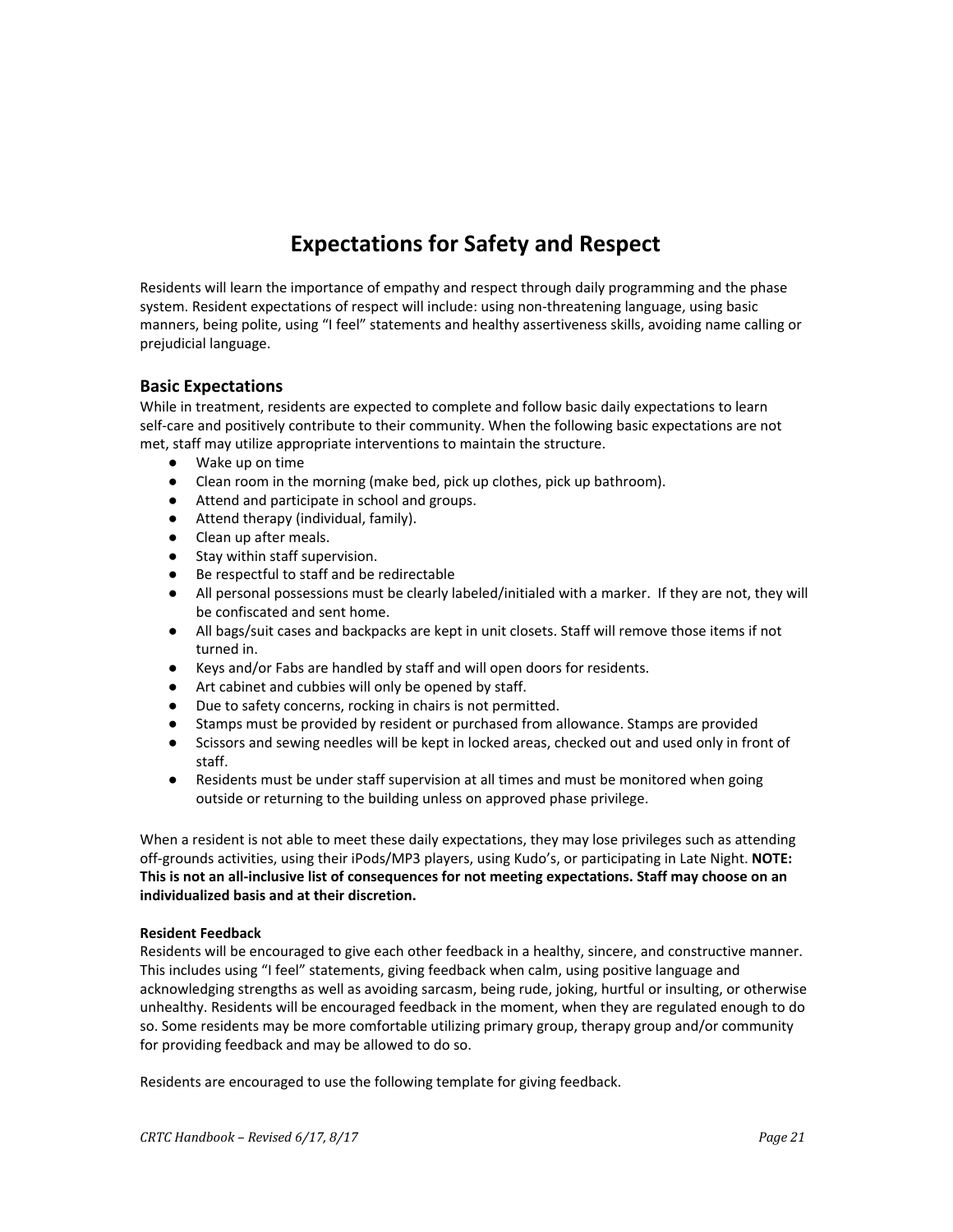When I see/hear \_\_\_\_\_ I feel \_\_\_\_\_\_ so I think \_\_ I challenge you to \_\_\_\_\_\_ and I offer to help you by \_\_\_\_\_\_

### **Use of CRTC Equipment**

CRTC provides opportunities to have relaxation and fun activities to engage in. Keeping those items in good condition is very important. If any of the below items are broken or misused residents are responsible to inform staff. **NOTE: If these items are abused at any time residents will lose the privilege of use. Time lost will be up to staff discretion.**

Residents will have the opportunity to use the following items when requested from staff:

- DVD's
- DVD players/VCR
- TV
- Art Supplies
- Foosball/Pool/Ping Pong
- Rec room and recreation equipment
- Games-may be requested for quiet room time

### **Borrowing, Loaning, and Trading**

CRTC does not allow residents to borrow, give, trade or buy personal possessions for others. CRTC /Staff is not liable for any lost, stolen, or damaged items in relation to this topic. Staff are not allowed to share, buy, trade, or gift any items to residents.

- Any milieu conflicts in relation to this topic will result in confiscation of items to be sent home.
- Buying peers gifts or treats is not allowed.
- No sharing of snacks provided by CRTC or those brought in by parent during visit.
- Staff/resident borrowing is not permitted.
- Staff/residents may donate items to CRTC as a whole, not to individuals.

### **Touch-Policy**

Appropriate physical interactions include: handshakes and high fives. If this privilege is abused it will be lost on an individual or whole unit basis. Physical touch or breaking personal boundaries outside of handshakes and high fives may result in staff intervention: building restrictions, loss of daily privileges, and in extreme cases or patterns physical escorts may be used.

### **Breaking Confidentiality**

Maintaining a safe environment to work through personal issues is an imperative element of a successful treatment program. The resident must feel free to disclose personal information, trusting that this information will not be used to cause harm. This includes: using a past resident's full name or sharing personal information of your peers outside of CRTC, even to your parents. A good motto to follow is: "What happens in the group stays in the group."

### **Razors**

Shaving occurs once a week every Saturday. Once completed each resident must hand razor back immediately. CRTC provides razors to all residents but they may be brought from home and kept in the restricted items if the resident chooses.

- No Nair or other chemical hair removal products can be used.
- Residents who are currently on increased supervision (Suicide Prevention, 5 Minute Checks or SIB Monitoring) will not be allowed to shave.

### **Staff office/Medication Area**

The following items are placed in the unit office/medication area upon intake and may be checked out by resident*s at the allotted times. Items, unless otherwise noted, will be returned before bedtime each day.*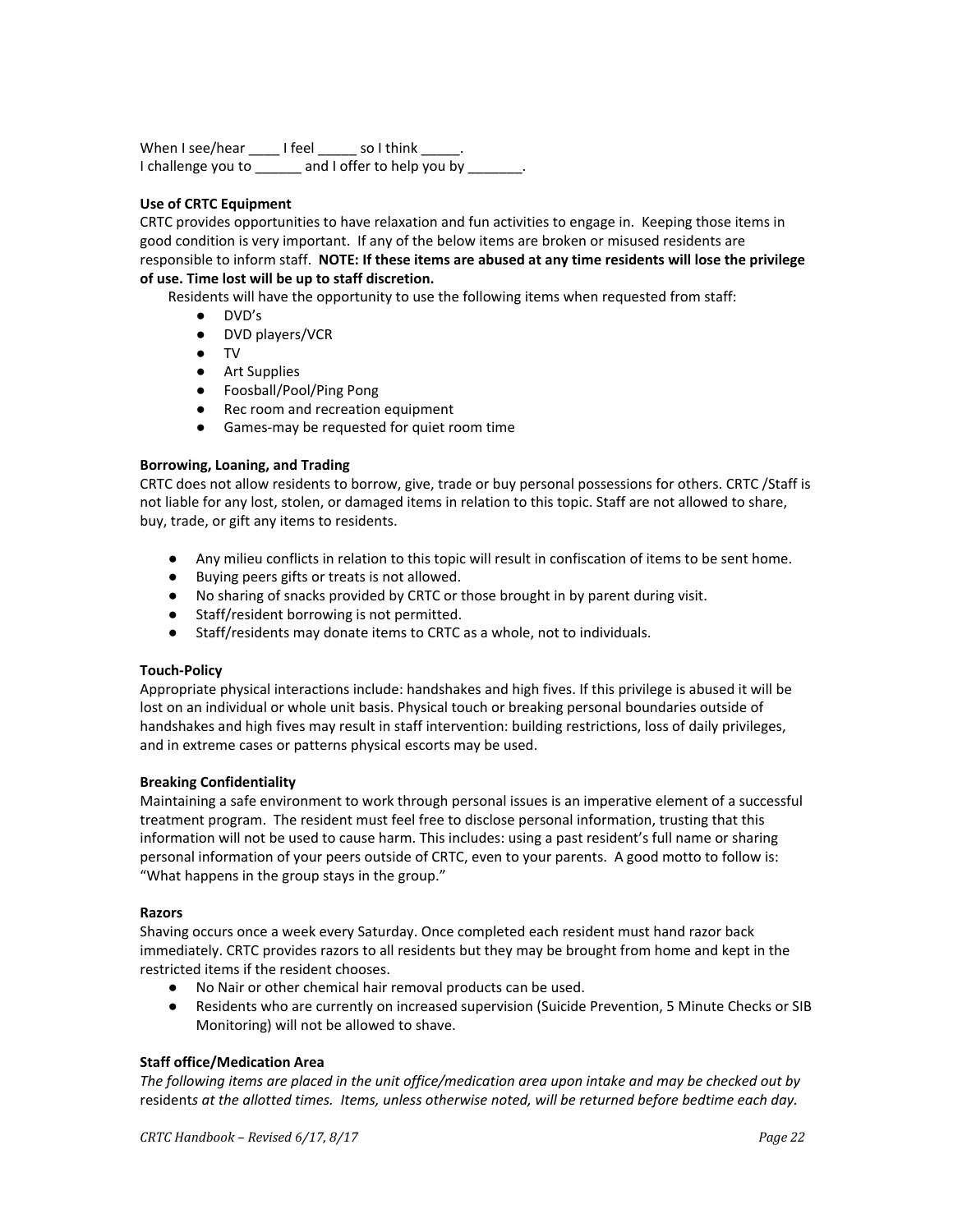- Residents are NEVER allowed in medication area.
- When waiting for medications, residents will wait behind the door.
- The provider/RN will determine whether a medication will need to be crushed as an intervention and the RN will indicate in their MAR.
- Items to be kept in Staff Office:
	- o Tweezers.
	- o Nail clippers.
	- o Hairspray, hair gel, mousse, and body spray.
	- o Hair straighter, curling irons, and blow dryers: may be requested for use and turned in before programming begins in the morning and if used in the afternoon needs to be turned in by 9pm.
	- o Shaving gel.
	- o Razors.
	- o Acne wash/cleansers.
	- o All powdery substances-face, foot, baby, etc.
	- o Nail polish and remover-not to be used in resident room.
	- o Cologne.
	- o Items with alcohol in first three active ingredients.

### **Electronic Devices**

- iPod/MP3 players
	- o iPods/MP3 players that can record (audio/video), take pictures, or access internet are not allowed at CRTC.
	- o The music needs to be at a volume that is respectful to others. Staff or peer may ask to have you turn down the music at any time.
	- o Singing along out loud to music is accepted unless asked otherwise.
	- o Do not bring iPod/MP3 player to groups or school.
	- o Do not use iPod/MP3 player during meals.
	- o If an iPod/MP3 player is lost, stolen, borrowed/traded, CRTC is not responsible for replacing it.
	- o Using iPod/MP3 player is a privilege, even when using it as a skill. While music can be very therapeutic, it is important for residents to learn to use a variety of skills, so at times, a staff may challenge you to try a different skill if using music at the time is not appropriate.
- **Radios** 
	- o Radios are allowed in residents' rooms as staff permits with appropriate volume and appropriate music content.
	- $\circ$  Radios are allowed in the lounges during free time and treatment work time with appropriate volume and music. Both of the above points are based on staff discretion.
	- o Violations of volume and music content will lead to staff removing the radio and potentially sending home.
	- o Extension cords are not allowed.

# **Mealtime Expectations**<br>**e Residents** are n

- Residents are provided all nutritional components at each meal and are offered the recommended amount at lunch; this includes a glass of milk (at breakfast and lunch only), a meat or meat by-product, a fruit, a vegetable, and a grain. Residents are also provided with two snacks per day.
- After resident meets all required food components, the resident may have an extra serving with a focus on smaller, healthier food options at dinner.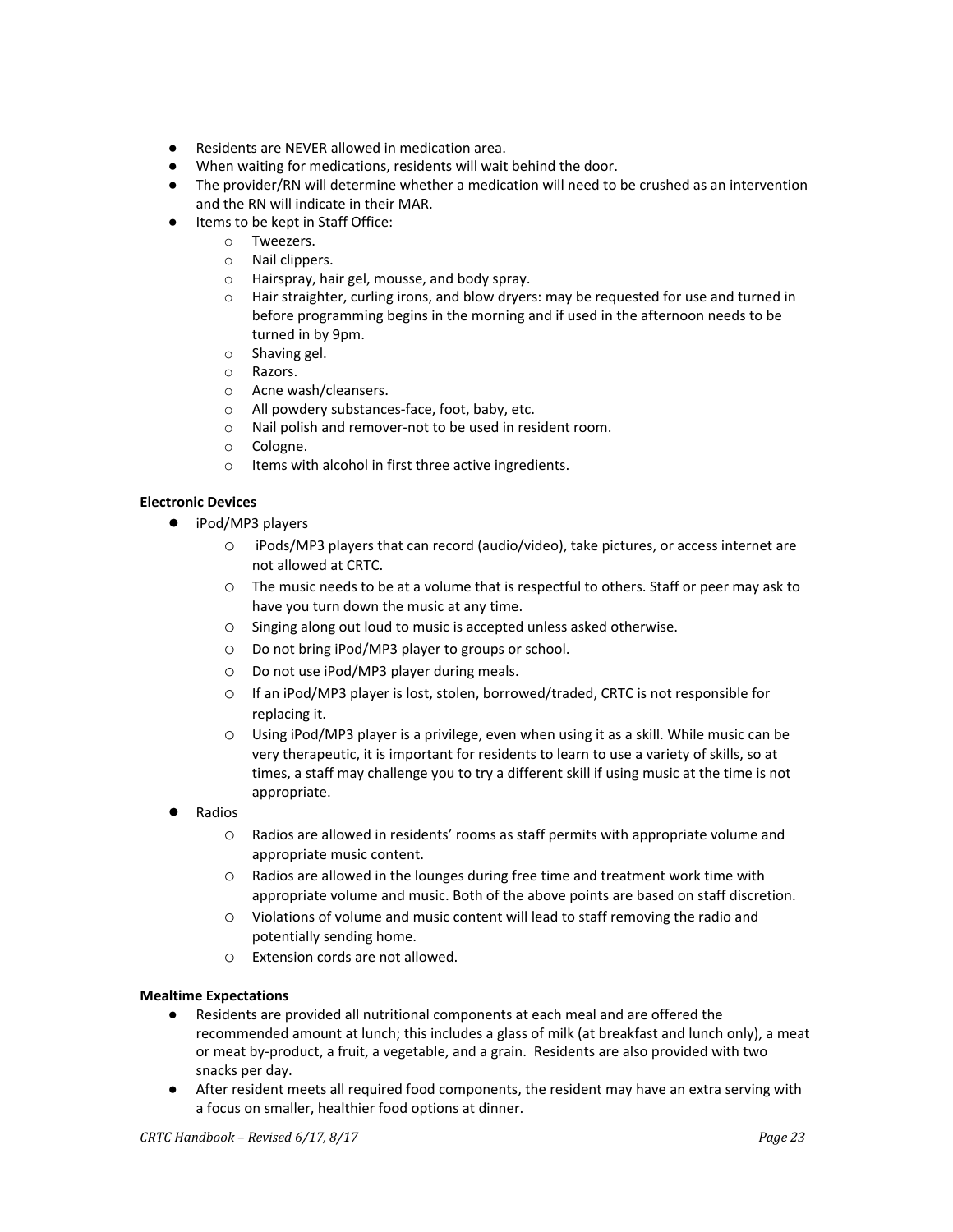- Mealtime goals are to socialize appropriately with staff and other residents.
- If a resident is not able to eat due to an appointment or therapy session during mealtime, staff will inform the kitchen staff to save a meal.
- Residents will be excused by staff from the cafeteria when the entire group is ready.
- Residents will clean their personal area before leaving.
- Residents who are vegetarian/vegan will receive an alternate option at meal times (to be determined at intake).

### **Snacks**

- Two snack times a day.
- Snacks are pre-set in content and amount.
- Snack will be completed at designated time or discarded.
- Residents may not bring snack to room when snack occurs.
- Wrappers and apple cores will be placed in hallway garbage's.
- Daily snacks cannot be stored for later consumption.
- Residents who did not participate in eating a full meal at mealtime, will not be eligible for "sweet snack", and may instead have a healthy option of fruit.

### **Caffeine**

- No energy drinks allowed at any time during family therapy or during visits. We ask parents to be mindful of giving energy drinks prior to returning to CRTC.
- Only plastic bottles allowed.
- Only one soda pop, no larger than 24 oz, is allowed per family therapy session or visit. It must be purchased before the meeting and disposed of or finished by the end.
- Soda is distributed by staff for "sweet snack" or special events on the unit.
- Recycle the plastic bottle.
- Caffeine is not allowed on the unit by residents other than for sweet snack or a special event.

### **News/Movies**

- Residents may watch **G**, **PG**, & **PG13** rated movies. No personally-recorded tapes or DVD's brought in by residents are allowed. If a resident is under 13 parents will need to give permission for their child to watch PG-13 movies. R-rated movies may be viewed only with parent/guardian permission and only for therapeutic and educational reasons.
- Residents cannot share pillows or blankets when watching a movie. Residents on increased safety precautions will not be allowed these items.
- One light is to remain on at all times.
- Upon successful completion of treatment a goodbye movie can be arranged with staff in advance (see Successful Discharge section for details).
- Residents will not be permitted to talk during the movie.

### **Resident Council**

Purpose: The purpose of resident council is to provide an opportunity for residents to develop leadership skills through positively impacting the community by developing plans to improve daily programming or expectations, address any alterations in rules, speak on behalf of the resident community to advocate for additional needs or rewards, plan out of building activities and present the previous areas to the CRTC staff. Residents will be selected for resident council through an interview process. Any alterations to this process will be determined by the clinical team.

### **Responsibilities of a Peer Mentor-Intake**

Purpose: to describe to a peer the norms and expectations of the CRTC community. A peer helper is selected based on a resident's current positive behavior, knowledge of the program, and leadership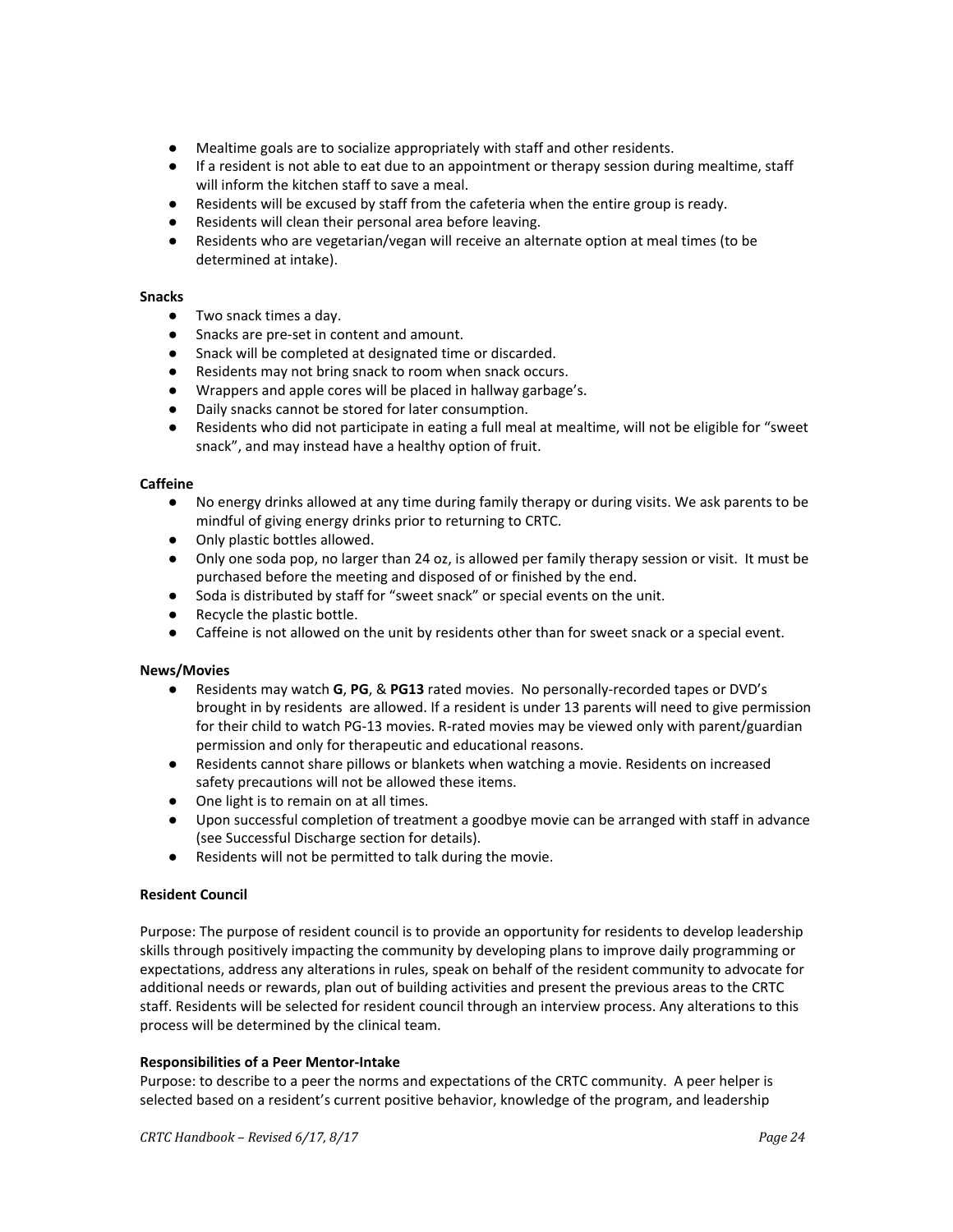ability. Being selected as a peer helper is a compliment and is designed to share a resident's knowledge with a new resident. Residents will use *Peer Mentor Checklist* given to them by staff.

Items to discuss with the new resident:

- Morning routine
	- o Weekday: school, jobs, breakfast, lunch, medication times
	- o Weekend: morning meditation, movies
- Afternoon routine
	- o Groups, activities
- Evening routine
	- o Dinner, snack, community groups, activities, leisure time
- Phase System/Weekly goals
- Quiet Space/Quiet Room use
- Passes
- Phone calls
- Laundry
- Help to make name tag for client phase board

### Bring new resident to the following:

- Meals
- Groups
- School/classrooms
- Medication room
- Dayroom
- Main office
- Lunchroom
- Laundry
- Gym
- Show where the bathrooms are

Residents will be instructed to communicate in a way that does not break other's confidentiality.

### **Expectations for a return of a Resident from Unauthorized Leave**

- Full check in to be completed, including a UA. (See check-in procedure and chemical use procedure).
- *●* CRTC does not do internal body searches.
- *●* Vitals may be completed.
- If a resident was on run and returns to CRTC, a nurse will be called and further action will be **determined by staff in conjunction with the nurse. This may include going to the hospital to be medically cleared**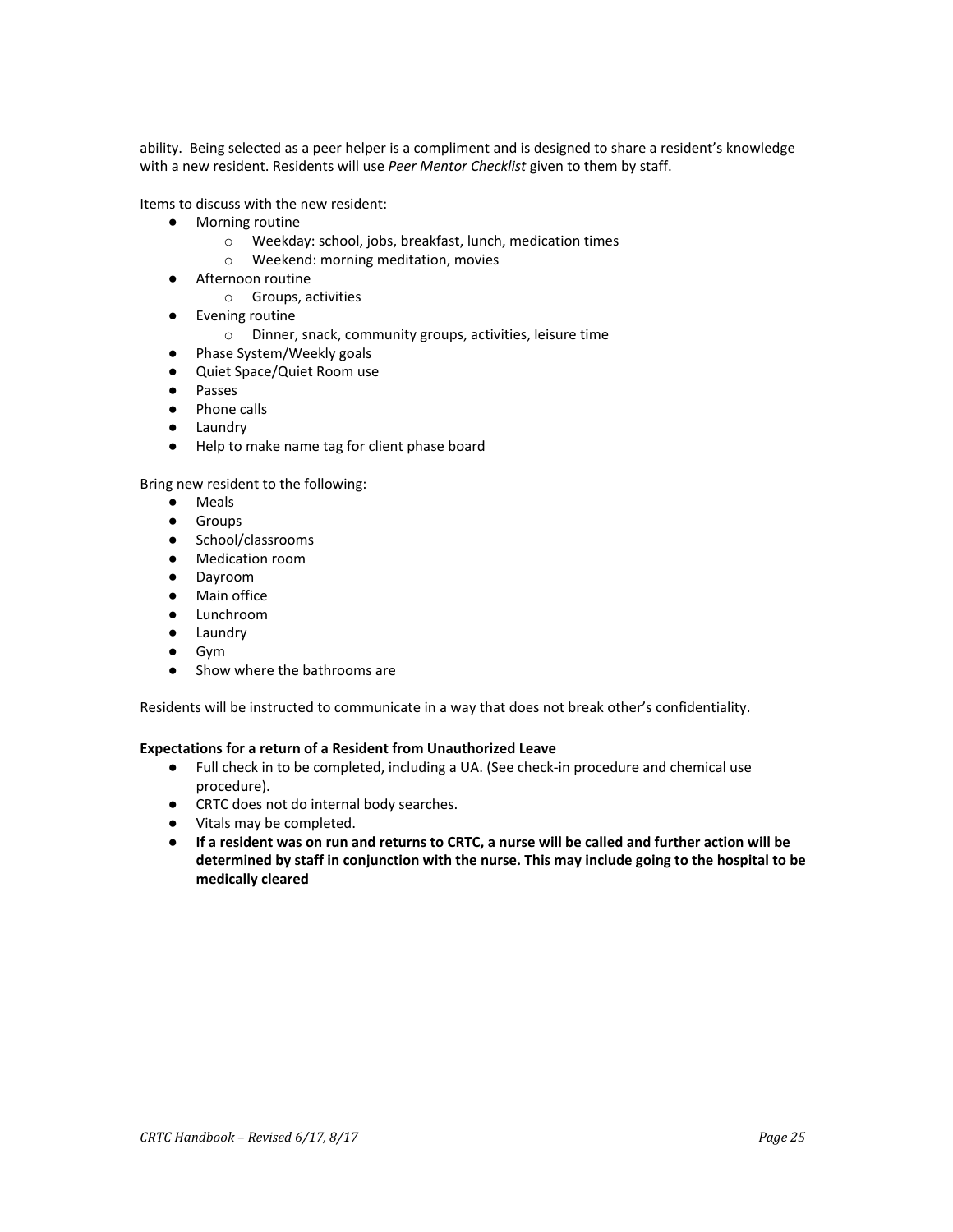# **Expectations for a Clean Environment**

To ensure the safety and well being of staff, residents and guests, it is important for the living space and building as a whole to be neat and orderly. It has been found that a messy space decreases a person's ability to focus on healthy development and is connected to having disorganized thinking and decision-making.

### **Daily Bedroom Chores**

-Beds neatly made every day.

-No garbage, clothing, or miscellaneous items should be on the floor or extra bed.

-Undergarments and other personal items need to be out of view and put a way.

- -Nightstand and desk organized neatly.
- -All clothing put away in closet, either folded neatly or in laundry bag.

-Sink area is clear other than toothbrush, soap toothpaste.

-No extra linen in room or closet.

-No dishes, liquids, or food in room or in bedroom garbage.

-Nothing is to be taped to windows, ceiling tiles and/or mirror, and posters should be hung with masking tape only.

**Tuesdays**-Bed linens need to be bussed and beds need to be clear.

**Wednesdays**-Sinks need to be cleared off completely.

**Thursday**-Floors need to be cleared off, with the chairs up on desks and nothing on the floor.

### **Unit Chores**

Daily Unit Chores

- Food week
- Dish bin

**Sunday-** Each resident will be assigned a one unit chore every week, to be complete on Sunday. These chores will alternate between residents.

- Each resident is responsible for the cleanliness of their areas in the room.
- If there are two residents in a room, both are responsible for the sink area.
- Everything should be off when resident is not in the room (lights, radios, etc.)

### **Room Expectations**

- The doors of the resident's rooms are to be open at all times, unless a resident is using their room to change clothes. Or if a resident asks to take a "break" in their room. Staff at any time can deny a residents request to take a break with their door closed if there are concerns for safety.
- Staff will have access to rooms at all times.
- Residents are allowed only in assigned rooms. If another resident goes into an unassigned room all residents assigned to that room are expected to come out immediately and inform staff.
- Close the bathroom door when using it. Other residents are NOT allowed in the bathroom/shower room when in use by other residents or staff.
- Residents will not open bedroom doors for others.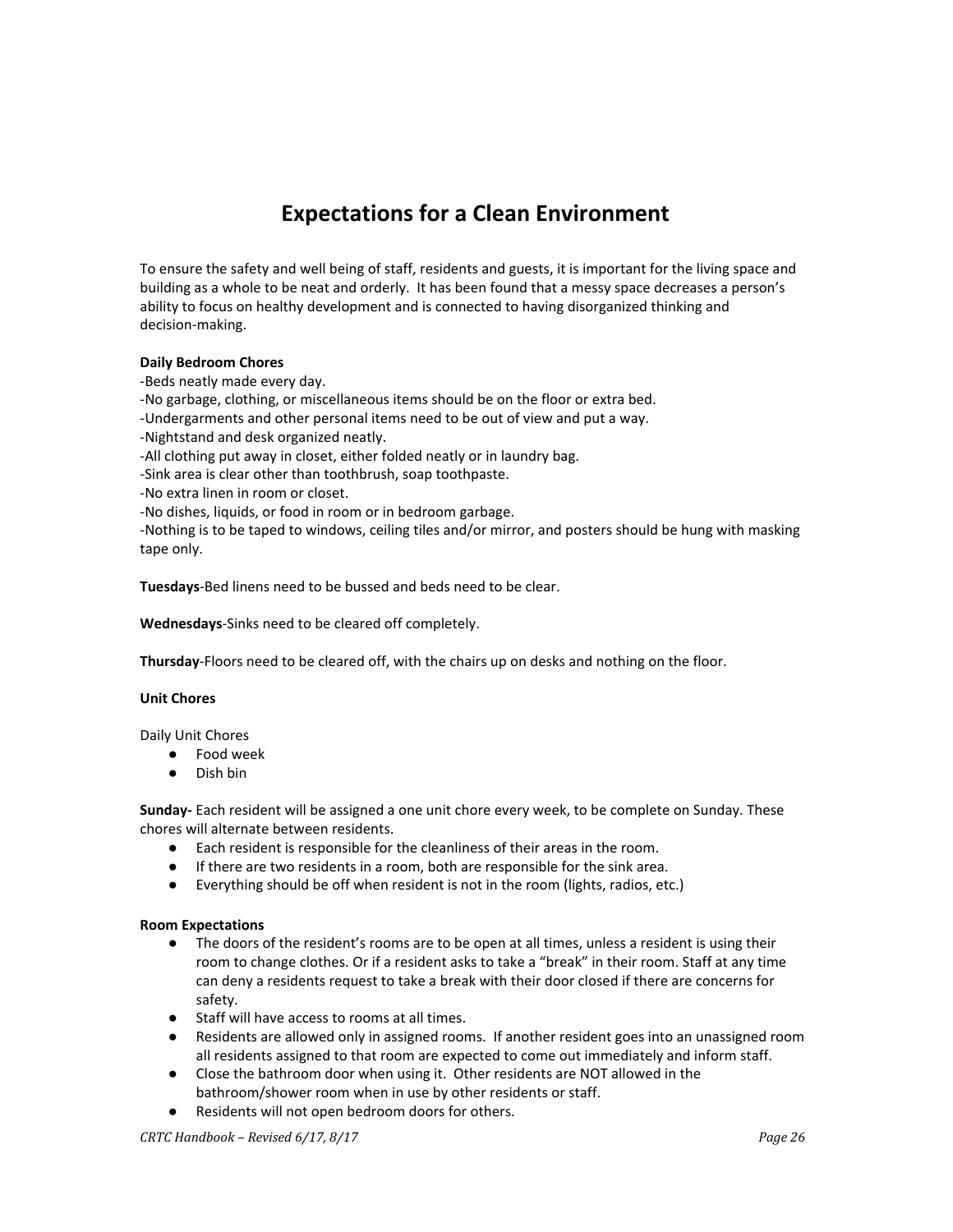- If resident is waiting for staff to open the bathroom door, they must stand outside and be completely visible to staff.
- Residents may have drawings, pictures and posters hung in their personal room space as long as they are respectful and appropriate. Poster putty/tape must be used for all hangings.

### **Blankets/Linens**

- Residents must have pillowcases, a fitted sheet. CRTC will provide a fleece blanket if necessary, and must be used on top of the mattress and not as a cushion.
- Can bring one egg cushion from home.
- Limited to two pillows at any time.
- Residents may bring in personal blankets or comforters.
- Bedding to remain in bedroom and may not be out on the unit.

Staff reserve the right to deny certain bedroom luxuries if they are deemed a safety concern (large stuffed animals, certain comforters, etc)

### **Individual Expectations**

- Throw away all trash in garbage receptacle.
- Keep clothing picked up off the floor, folded and in proper place.
- Separate dirty from clean clothes in laundry baskets.
- Keep papers in organized fashion (ie: in binder, neatly stacked on desk)
- Residents are allowed to shower during non-programming times. Showers and bathrooms may be locked for 45 minutes after meal times to accommodate individual treatment needs.
- Hygiene items may be kept in the room and each resident may have one of the following:
	- o Shampoo
	- o Conditioner
	- o Soap-liquid or bar
	- o Face wash
	- o Toothpaste
	- o Toothbrush
	- o Lotion
	- o Deodorant
	- o Hair gel/product
	- o Comb or brush
- Residents who do not have the necessary hygiene items may obtain them through stock items kept in the med room accessible by staff.
- Recycle non-confidential materials and plastic in recycling receptacles.

### **Cutting/Dying Hair within Facility**

Hair cutting and dying is not allowed in the building per the Health Department. Residents can use a pass for hair cut/color.

### **Clothing Expectations/Dress Code**

The given expectation is that clothing be "appropriate" and is always up to staff discretion to help keep and promote safety:

- Clothing must cover undergarments.
- No cleavage, stomach or buttocks showing.
- No see through clothing.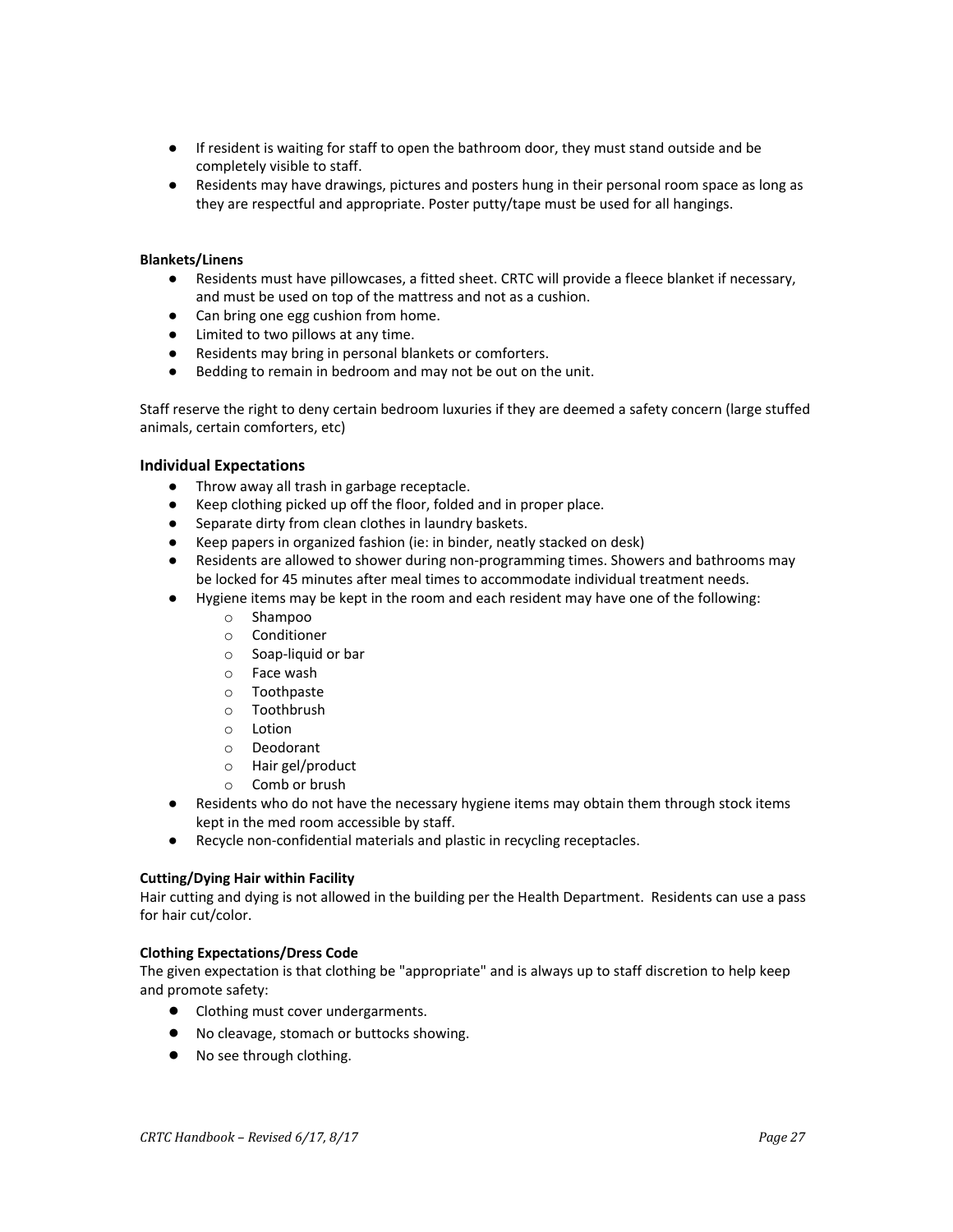- If you are wearing shorts/skirts, you must be able to bend over/pick something up without exposing anything private. If you are standing with your arms at your side, the shorts/skirts need to be at least to your fingertips.
- Residents aren't allowed to wear slippers without hard soles out of the building. NO bare feet.

### **General Clothing Expectations**

- All residents will inventory their items and clearly label and initial. If items are found unlabeled staff will confiscate until owner of clothing is determined.
- A clothing count will be done with the assistance of staff.
- Shirts must remain on at all times.
- Pajamas or shorts/pants and a shirt will be worn while sleeping.
- Bras must be at all times outside of your room.
- No clothing with drug glorification or violence.
- The clothes iron must be used and kept in designated area and are not permitted in resident rooms.

**NOTE:** Staff will always have discretion over clothing guidelines to help keep and promote safety. If counselors are seeing clothing that's inappropriate, they will ask you to change and will ask you to bring those clothes home. Items may be immediately sent home if deemed inappropriate during the check in process upon intake.

# **Daily Programming Expectations**

### **Wake Up Routine**

Residents wake up at 7:00 am Monday through Friday in order to prepare for their day by performing hygiene tasks, medication, eat breakfast, make their beds and pick up their area (i.e. clothes in closet or in basket). Residents wake up at 8:00am-9am on the weekends and non-school days and maintain a similar routine in the initial wake up hour.

### **Meals**

Weekdays: Breakfast 7-7:45 a.m., Lunch 12:00 p.m., Dinner 5:00 p.m.

Weekends: Breakfast 8-9:454 a.m., Lunch 12:00 p.m., Dinner 5:00 p.m.

### **Groups**

- Group Rules will be determined by the group facilitator and reviewed at the beginning of group rotations and again as needed. Residents will need to bring the appropriate items for groups. See below for group expectations:
	- o Be respectful
	- o Confidentiality
	- o No swearing
	- o Take turns
	- o Actively participate
	- o Use the bathroom during hourly breaks
	- o Chair legs and resident feet on floor
	- $\circ$  No feet on furniture
	- $\circ$  No rocking on chairs

### **Treatment Work Time/Passive**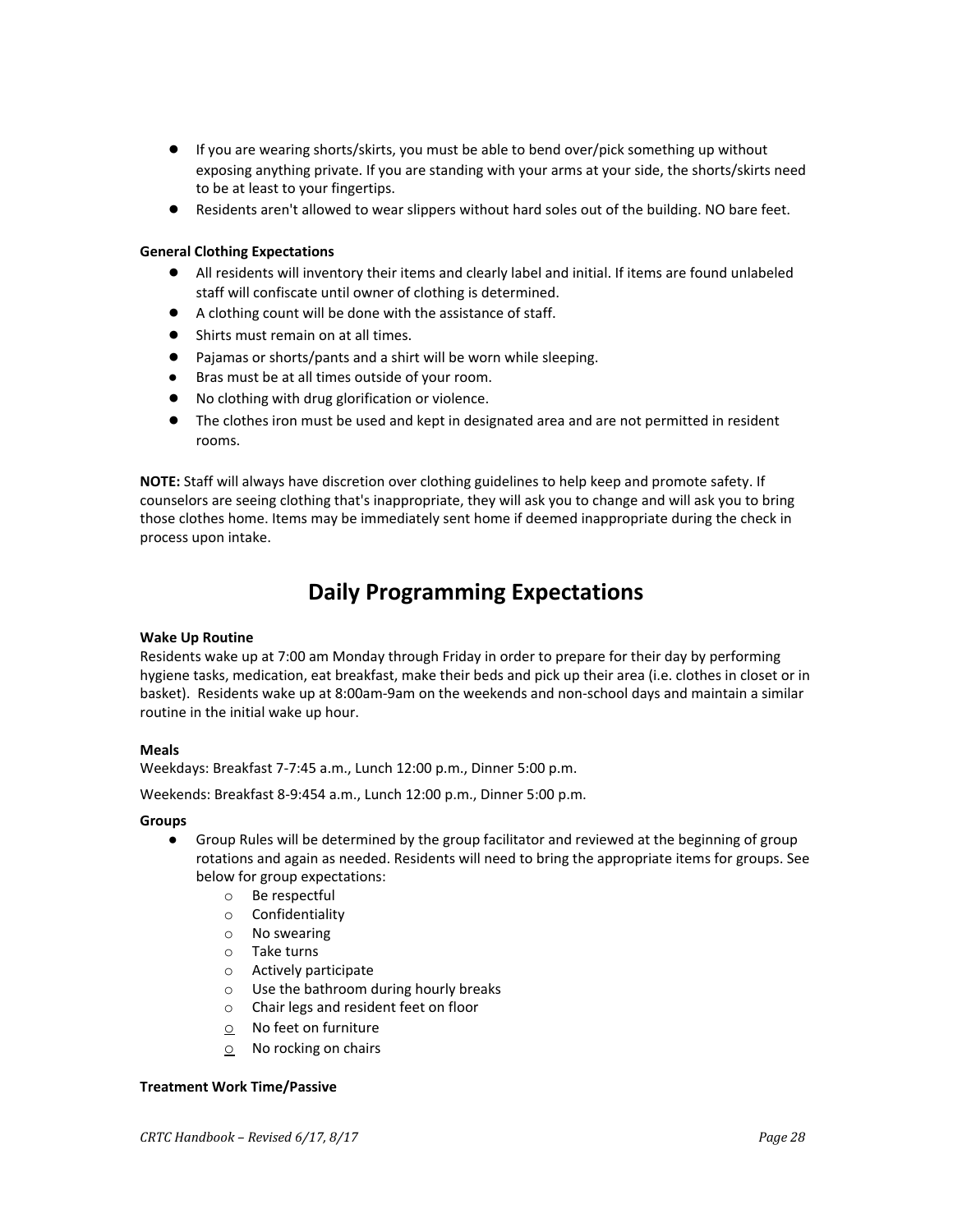- Residents will be given the opportunity to complete assignments in a quiet area that promotes focusing skills which may include their room.
- Residents are excused from their treatment time only when on pass or attending therapy.
- Staff will monitor quality of work when signing them off.
- Residents are only excused from treatment time, when they are on a sick day, on a pass or visit.

### **Community Meeting**

The Community Meeting is a here and now focused group therapy facilitated by the Residential Counselors, generally occurring two to three times daily based on the milieu schedule. The Community Meeting encourages the development of a positive peer environment and, due to the frequency and intensity of the meetings, has a significant impact on the setting and tone of the milieu. Sharing, self-disclosure, expression of feelings, and honesty are essential to the process of the Community Meeting. Through the process of the Community Meeting we work to achieve personal growth, interpersonal learning, reparative emotional experiences, and an opportunity to feel less isolated through establishing commonality.

Discussions in Community Meetings include addressing milieu concerns, exploring ongoing peer and staff relationships, seeking support and feedback from peers and staff regarding current concerns, and, as appropriate, exploring and understanding the impact that past experiences have on current functioning. The meeting incorporates various avenues of exploration and teaching, including group discussion, role-play, exercises, modeling, skills training, constructive confrontation and feedback, and an assessment of residents' problems. The meeting is also a place to discuss current societal issues. In effect, the Community Meeting provides a miniature real life situation for study and change of behavior.

The primary role of staff in the Community Meeting is facilitating the group process; encouraging residents to directly seek support and feedback from their peers; encouraging peers to provide each other with constructive confrontation, support, and questioning; and encouraging ideas and experimentation. We strive to expand the adolescent's repertoire of coping strategies, problem solving abilities, and conflict resolution skills, as well as providing an opportunity for socialization.

### **Expectations for staff offices**

● Residents are never allowed in the office.

### **Laundry Time**

Residents are responsible for doing their own laundry on assigned days. CRTC will provide residents with laundry detergent.

Residents must complete laundry on their assigned days by their assigned time or they will be responsible for making other laundry arrangements.

Residents are expected to change bed linen weekly on assigned days.

### **Quiet Time:**

- Residents head quietly to their rooms.
- Residents are responsible for asking for any soothing items before quiet time starts.
- During quiet time they only request BMWS (bathroom, medical, water or safety) related questions.
- Any other requests need to be saved for free time.
- This is a quiet time for transitions in the day so music and conversation in rooms needs to be kept to a low volume.

### **Bedtime Expectations**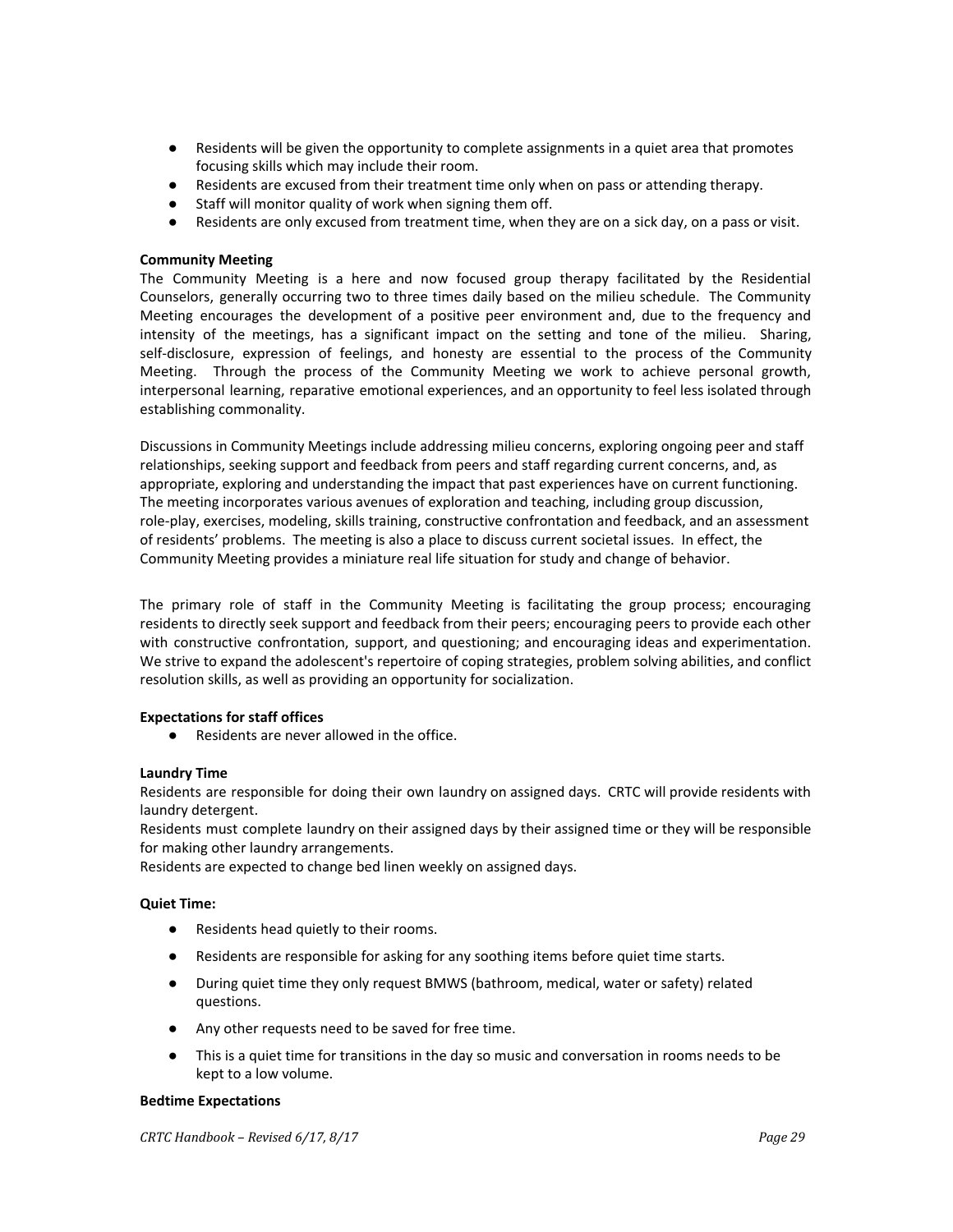- Residents will wear proper sleeping attire; may not wear only undergarments to bed.
- BTA will start at 8:30. Evening meds can start being passed at 7pm-9pm.
- Sunday-Thursday In room at 9:00pm, & lights out at 9:30pm. Friday/Saturday in rooms by 9:30pm and lights at 10:00pm.
- For respect of roommates, staff request that residents are quiet after 10 PM.
- Reading in bed may be allowed until 10:30 pm with vanity light.
- All radio's need to be turned off by 11pm.
- Residents are recommended to come out of their room only in cases of emergency and/or safety concern on the overnight.
- If residents are awake when staff are doing room checks, they are to raise their hand or alert staff to them being awake so staff can track sleep patterns.

### **School Expectations**

- Residents attend school Monday-Friday from 8:00 a.m.-12:00 p.m. during the regular academic school year.
- Three weeks of summer programming is also provided by the residential counselors and typically runs from 9:00 a.m.-11:00 a.m. Monday through Thursday.
- Residents will wear proper school attire. This includes socks with shoes in the winter, and sandals when the weather is above 65 degrees. No hats or coats are allowed in school.
- Residents who refuse to attend school are not eligible to participate in any off-grounds activities unless pre-approved (by a therapist). This is not a 'building restriction' that requires processing off; it simply means they cannot go to any unit community activities. On-going school attendance issues may impact passes.

### **Sick Day**

If a resident is feeling sick, the nurse will be contacted to assess and determine whether the resident will be placed on sick day, allowing them to sleep during school or programming. If there is no improvement or symptoms worsen, further medical attention will be sought the next morning.

### Expectations:

- Lasts the entire day.
- Resident will not attend programming.
- Resident will eat meals on the unit.
- No free time on the unit.

### **Serious Illness Procedures**

Assess vital signs and arrange further assessment by nurse and/or provider at clinic or urgent care. Resident may need to be isolated from other residents until assessed by medical staff. Call nurse if after business hours.

### **Mail**

- Letters are to be given to staff prior to being mailed out. Resident will show staff the front and back of the letter to be scanned for confidentiality purposes, shake out the letter, shake out the envelope, place it in the envelope, and seal. If anything is deemed inappropriate by staff, staff will give the letter to the resident's Clinical Coordinator.
- CRTC will provide stamps for letters to immediate family members; stamps available for purchase with allowance.
- All incoming mail first goes to unit supervisors.
- Residents will shake out mail and turn in envelope to staff before reading. Residents may write down addresses.
- No mail between treatment/correctional facilities unless approved in advance.
- Mail between former and current residents with go through therapists.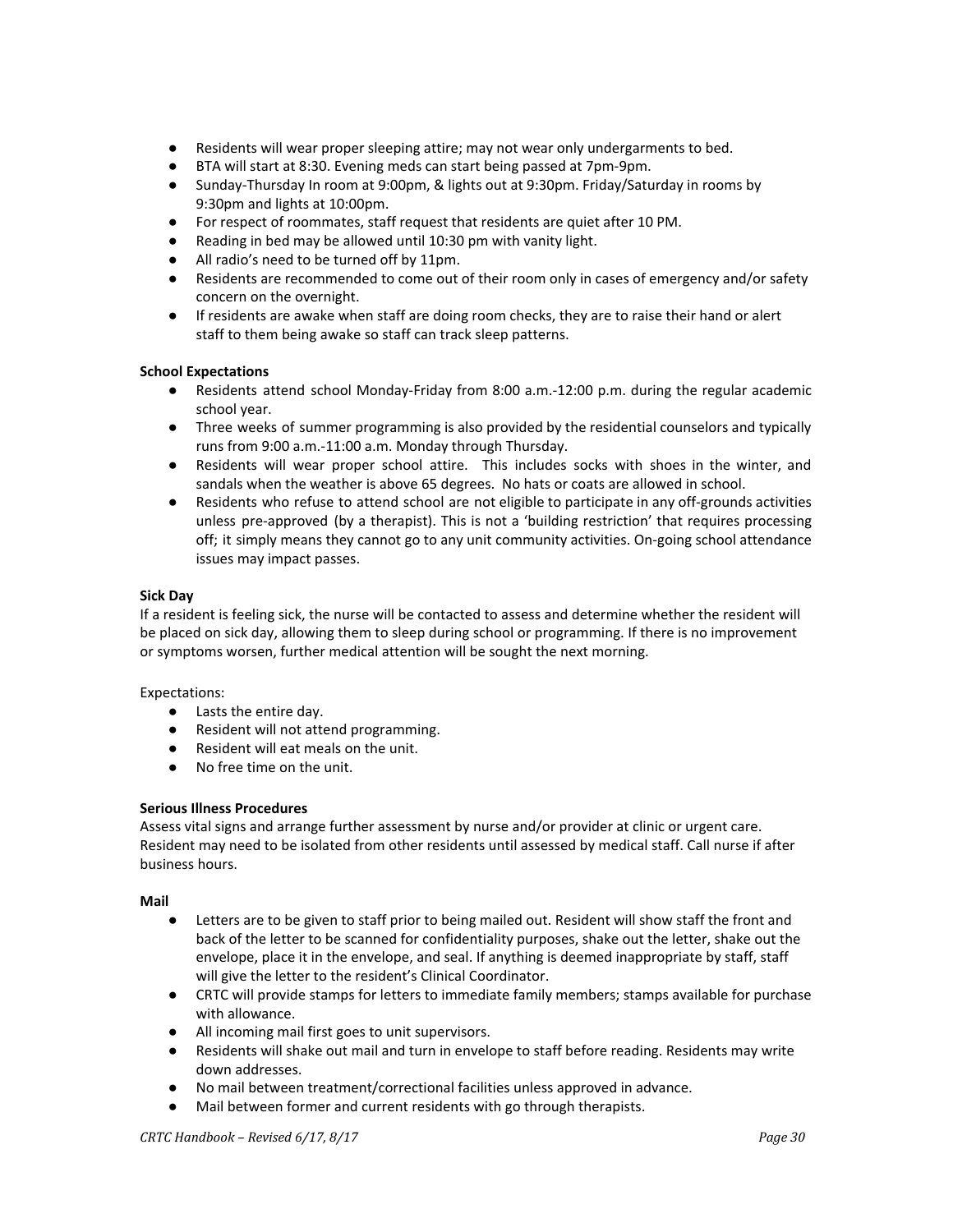# **Phone Rules**<br>**Phone**

- Phone calls are 10 minutes long and residents may only call people on the approved phone call list. Each resident has a list of names and numbers that have been approved by the Clinical Coordinator and parent for phone calls and visits. **Only the phone number in the book may be dialed if a resident wants to make a call**. If a number has changed it is the Clinical Coordinator's responsibility to change it in the call book.
- Staff will dial all outgoing calls, wait to confirm that the person called is the person reached, and then hand the phone to the resident.
- Residents may request to speak with their Social Worker, Probation Officer, Guardian Ad Litem, Attorney or another advocate, which may be done during business hours, so long as it doesn't conflict with groups or school.
- Staff will give one warning but will hang up the phone when calls are becoming disrespectful or escalated.
- *●* Calls may be arranged to be on speaker when clinical team deems necessary.

### **Community Activities**

Activity is a mandatory part of programming. Outside activity is not a right but a privilege. Activities are planned to expose you to a wide variety of things and not solely just to have fun. We hope you do have fun, but therapeutic recreation serves many places in treatment.

- Prior to leaving, staff and residents will meet together by the front door. Residents will review what the goals of the activity are including length of time, behavior expectations, van assignments and which staff is responsible for which resident.
- 1:1 staffing with a resident during activity time may be implemented for residents who may demonstrating behavioral concerns while on previous activity. If at any time residents are demonstrating ongoing behavioral concerns while on activity.
- Staff may return all residents back to CRTC at any point for any reason. Residents keeping each other accountable will be important in reducing this happening and returning everyone to CRTC.
- All passengers, including staff and driver, must wear seat belts. Vans go nowhere until staff has checked to verify each resident is wearing a seatbelt. This includes chest and lap strap. The van is to be pulled over immediately if any resident removes their seat belt. Lack of compliance will result in cancellation of the activity and immediate return to CRTC.
- Residents may not recline seat backs to the point where the shoulder strap is not touching them.
- Staff is in control of radio use, station, and volume. Radio will be immediately turned off if residents are disrespectful, disruptive, talking secretively. If staff is comfortable with delegating this duty to the resident sitting up front that is okay, but the driver has ultimate say.
- If a resident needs to leave the group to use the restroom, he/she must first ask permission and then upon return do a full check.
- Residents are subject to full check in procedures upon returning to CRTC if staff deem appropriate.
- Residents are not to have conversations with people not from CRTC unless arranged and accompanied by staff.
- Sexualized comments, swearing, threatening, or any other unhelpful or unsafe communication will first be dealt with on an individual basis. If, after multiple attempts of redirection a resident continues, the entire group may be brought back.
- Upon returning from the activity, all water bottles/containers must be emptied and turned in to staff during check-in.
- Residents may not climb over seats or use the back door as exit.
- Afternoon medication(s) can be given prior to leaving for activity.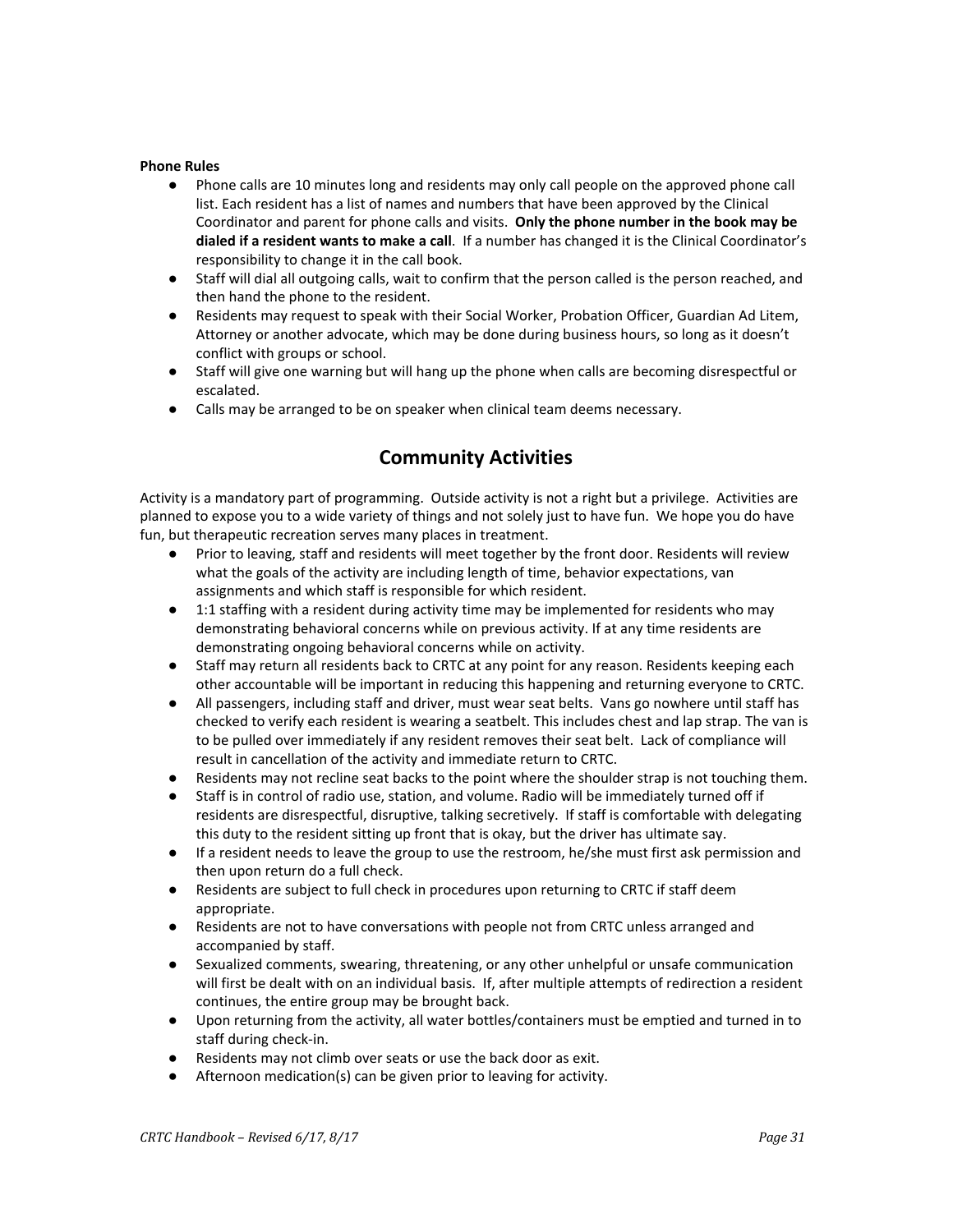Some activities may require additional or modified rules depending on circumstances. Staff will discuss any such rules as they arise or prior to leaving on activity with residents. Issues on an activity may restrict a resident from future participation in activities.

### **YMCA Expectations**

### **Purpose**

To develop healthy wellness and exercise habits. Maintaining appropriate boundaries in public**,** being polite and respectful in public; practicing what they learn at CRTC.

### **Safety and Rules:**

- All residents must remain in one area unless accompanied by staff and be visible to staff at all times.
- Respect of CRTC rules as well as any YMCA rules. Includes pool rules, weight room restrictions due to age, and adult only gym use. If resident is not following rules, call CRTC to request for someone to pick up the resident. If that is not possible, bring all residents back to CRTC. Each resident is responsible for contributing to the positive behavior during group activities; this includes holding each other accountable.
	- o No Smoking/picking up tobacco products.
	- o No swearing.
	- o No talking to outside people.
	- o Headphone are allowed.
- All residents must be in the all ages locker-room. There is no use of the adult locker-room or sauna.
- Residents may not weigh themselves at the YMCA.
- **●** Residents must have on appropriate attire. This includes tennis shoes, socks, sports bra if female, knee length shorts, and no Speedos. In the winter, residents must have jackets, hats, gloves and pants on when walking outside.
- **●** Residents are responsible for your own belongings at the YMCA. Do not bring anything of substantial value to the YMCA.

### **Religious Ceremony Expectations**

- CRTC welcomes residents to have opportunities/ceremonies in which they can attend; may include church, mosque, temple, etc.
- Behavior must be appropriate and respectful before leaving.
- Cannot participate in communion (wine).
- If a resident has a specific request to attend a church or service, arrangements can be made with parents through Clinical Coordinator.

### **Outdoor Activity Area Expectations**

- Picnic tables may not to be moved by residents or families.
- All recreational equipment is stored in the building.
- Residents will not sit in groups unsupervised by staff and will be gender separate.
- Keep noise to a minimum in order to respect the neighbors.
- *●* Sunscreen is required when going outside or you will not be eligible to go.

### **Rec Room Rules**

- Full contact during sports is not allowed, unless prior approval from staff.
- Pick up equipment after use.
- Active participation in assigned activity is expected.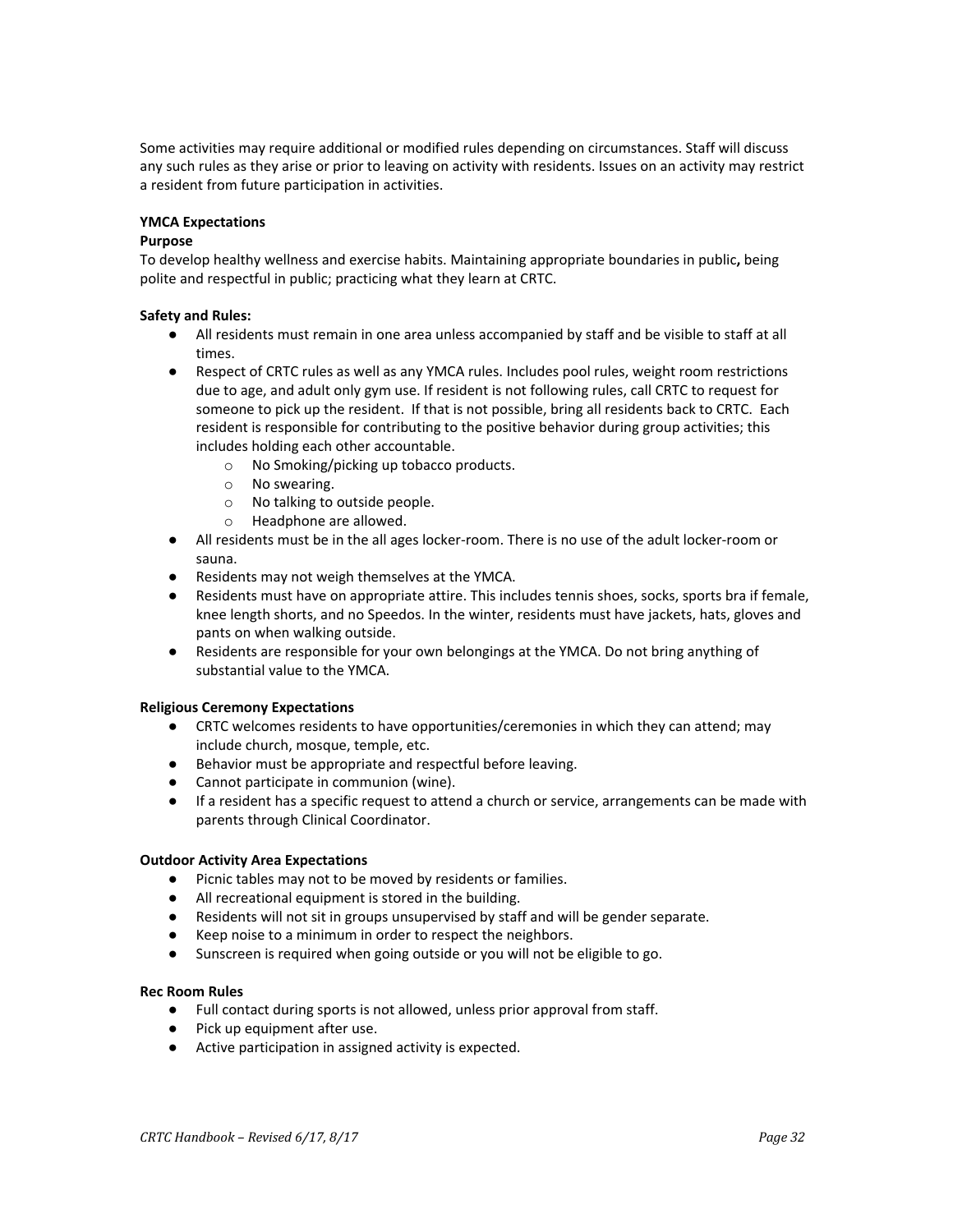### **Interventions**

"You were given the power to fly your own plane and explore the world. You can fly it anywhere you desire and you're the only one who can control it. This is the power of your brain."

### **Purpose**

The purpose of an intervention of any kind is to help teach residents alternative and healthy ways of responding to stressors, both internal and external. The ultimate goal is to provide safety without restrictive means. It is our goal to enhance the therapeutic milieu by providing more skills coaching in the moment, strengthening the structure and daily expectations, and allowing natural consequences to discourage unhealthy behaviors as much as possible. In the resident's individualized treatment plan, discipline recommendations from the resident's IEP will be addressed, if needed.

### **Staff's role**

We expect residents to follow basic hygiene and unit expectations, attend and genuinely participate in school and groups, and treat each other with respect. When a resident displays a behavior that interferes with the therapeutic milieu, staff will utilize different interventions to help the resident change their behavior in the moment. If the behavior continues to escalate, staff will follow appropriate protocols and assessments to determine the least restrictive intervention necessary to ensure the safety of all residents, staff, and the milieu.

Staff reserves the right to put appropriate interventions in place to help maintain the safety of the resident and other program participants. These interventions will also help guide the resident to further understanding of the program expectations. All processing will be done verbally as opposed to use of intervention sheets during the orientation period.

### **Interventions**

- Positive Reinforcement
	- $\circ$  Staff will utilize positive reinforcement to encourage behaviors that are safe, helpful, healthy and effective. Staff will listen to residents, praise them when they are trying and acknowledge little steps and achievements along the way.
- 'Natural Consequences'
	- o When possible, staff will utilize and point out natural consequences to respond and discourage undesirable behaviors. Utilizing natural consequences does not mean there will be no 'traditional consequences,' but that instead staff will look at the situation to assess what is appropriate given the specific incident. The following are examples of natural consequences:
		- Borrowing/Trading the item may be lost (and not replaced by CRTC); if staff learn about Borrowing/Trading, they will take the item and send it home with the resident's family.
		- Refusing Groups/Dismissed from Group/Not going to school not eligible for off-grounds activity.
		- Acting out in cafeteria during meal time-Will eat next meal on the unit.
		- Staying up late/refusing to follow late night expectations  $-$  difficulty waking up the next morning, not earning privileges for the day.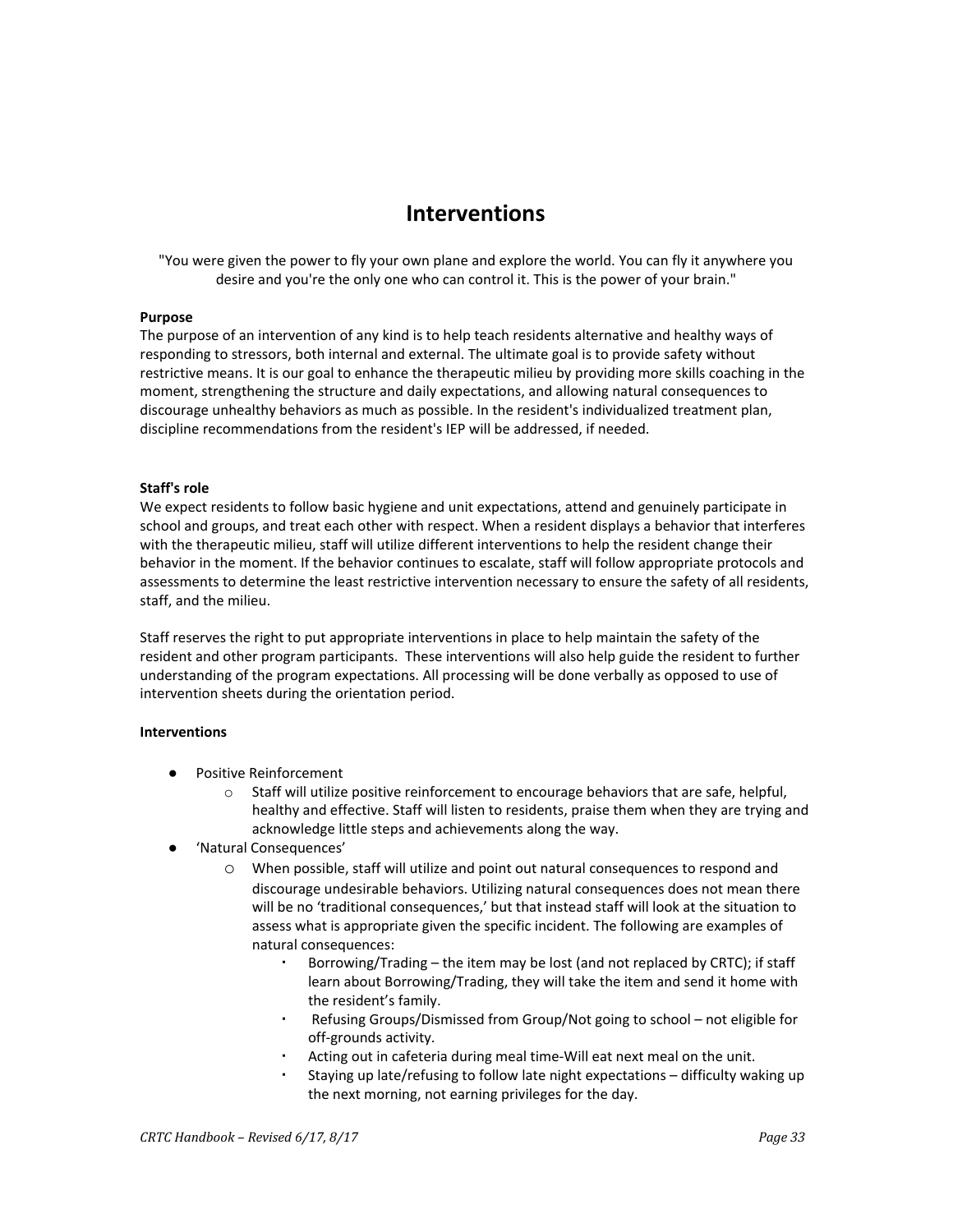- Bringing iPods to groups/meals, not giving the iPod to staff when asked, will lose iPod for 24 hours (may be longer if it's a pattern).
- Using fidgets inappropriately or causing a distraction, will lose that fidget 24 hours (may be longer if it's a pattern).
- **On-Grounds Restriction** 
	- o A resident will not be allowed to leave CRTC grounds for 24 hours.
	- o Cannot participate in in-house activities (sweet snack, movie, etc.) and
	- o Unable to use Kudos points.
	- o Residents will not be allowed to check out restricted items (
	- o NOTE: This is not an exhaustive list and it is always up to staff discretion.

Below are a list of behavioral concerns that if displayed will result in an On-Grounds Restriction (not an exhaustive list)

- Sexual Comments or Behavior
- Property Destruction (depends on severity)
- Threatening the Safety of Others
- Physical Aggression
- **Riot Situations**
- Unauthorized Leave/Running Away
- Chemical Use
- Bringing Chemicals into CRTC
- **Bullving**
- Derogatory/Homophobic/Racist comments with the intention of harming another
- Violation of a 5 Second Rule
- Or any other concerning behavior that disrupts the therapeutic milieu per staff discretion
- If a resident appears to have a pattern of engaging in specific, unsafe/unhealthy behaviors, the Team may make the decision to increase the amount of on-grounds restrictions, as well as utilize other tools to help the resident change their behaviors.
- **NOTE: On-grounds restrictions will be from 24, 48, to 72 hours depending on severity but will not exceed 72 hours.**
- Redirection or other alternative suggestions for healthier coping.
- **Re-Focusing Group** 
	- $\circ$  If a resident, the group, or a number of residents are creating distractions to the point that the milieu becomes unsafe or unproductive, a community group may be called to help them refocus. Staff will announce to community that they will meet in a designated area and process how to get the group on track. All programming stops until safety and respect are restored.
- Taking space/Quiet space
	- o Quiet space can be utilized in the unit quiet rooms or in resident rooms. This is an area that residents may use to help regulate themselves, take a break, journal, take some time away from their peers. Residents need to ask permission unless the space is being used as a timeout.
	- $\circ$  A resident may take a self-directed break to regulate or refocus before re-joining the group.
	- o Breaks are time limited (5/min increments).
	- o They are not for socializing or processing treatment work.
- **Momentary Restrictions** 
	- $\circ$  This may be utilized in the moment and for a short duration of time. Examples of this included: peer restriction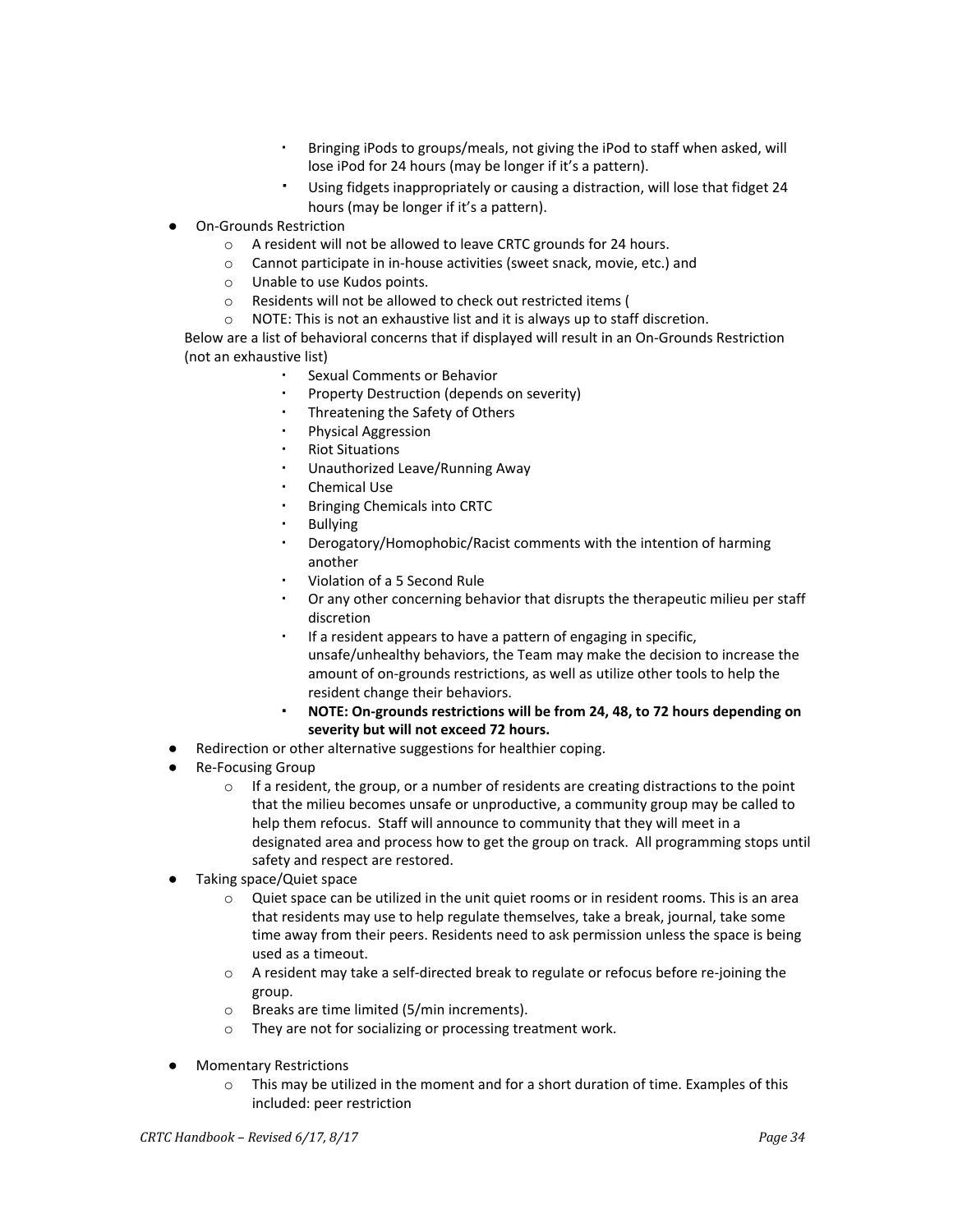- Time out
	- $\circ$  Time out is a specific therapeutic intervention that directs a resident to a safe and specific area to regulate themselves and deescalate.
	- $\circ$  Time out may occur in the quiet space or any other designated area assigned by staff.
	- $\circ$  When residents are directed to the space, they will need to remain compliant/respectful to process and rejoin programming.
	- o When calm, processing will begin.
	- $\circ$  If resident refuses a time out, (s)he will be escorted to the designated space determined by staff. They will not be allowed to move onto the next scheduled activity or group until they have processed the behavior which led to the time out and are safe and calm to do so.
- CRISIS EXPECTATIONS-"5 second rule"
	- During a physical intervention, or when an unsafe situation that could potentially result in a physical intervention occurs on the unit, "5 second rule" is called. When "5 second rule" is called, for the safety of the unit as well as privacy of the resident(s) involved, there are specific expectations that need to be followed. These expectations are:
	- o Residents should go to their rooms or another counselor designated area.
	- o Residents are not to ask questions unless it is an extreme emergency.
	- o Residents are not to intentionally observe or interfere with the crisis or any interventions occurring.
	- o Residents should find individual skills to use in their room, because counselors may not be available to help them if they do experience some distress.
	- $\circ$  Counselors will check on residents that are in their rooms as often as possible during the crisis situation. Also, it is important to process the situation with all of the residents that were around or affected by the crisis situation.
- **Behavioral Checks** 
	- o Staff observations on a resident's behavior written in 15 minute increments unless otherwise specified. This may be used to help with medication management or clinical needs.
- **Elopement Response** 
	- o An Elopement Response is utilized after a client elopes. Upon eloping from the program (running away), a client will not be allowed to leave the building for one week. After one week has passed the resident will be allowed to leave the building if they have had no additional concerning unsafe behaviors and have created a run vulnerability assessment/plan where they identify potential issues surrounding running. The resident must also be willing to commit to using the plan in order to leave the building.
- 5 Day Review
	- $\circ$  The intention of a 5-day Review is to confer with interested persons (family, workers, clinical team) when a resident is being considered for discharge prior to the completion of treatment plan goals due to safety concerns to self or others, or community.
		- During this review period, the treatment team determines whether they have put in place all options to create a positive learning opportunity for the resident, including special interventions or proper medication management.
		- The resident may be removed from the facility for this review period if there is a safe alternative to the treatment center.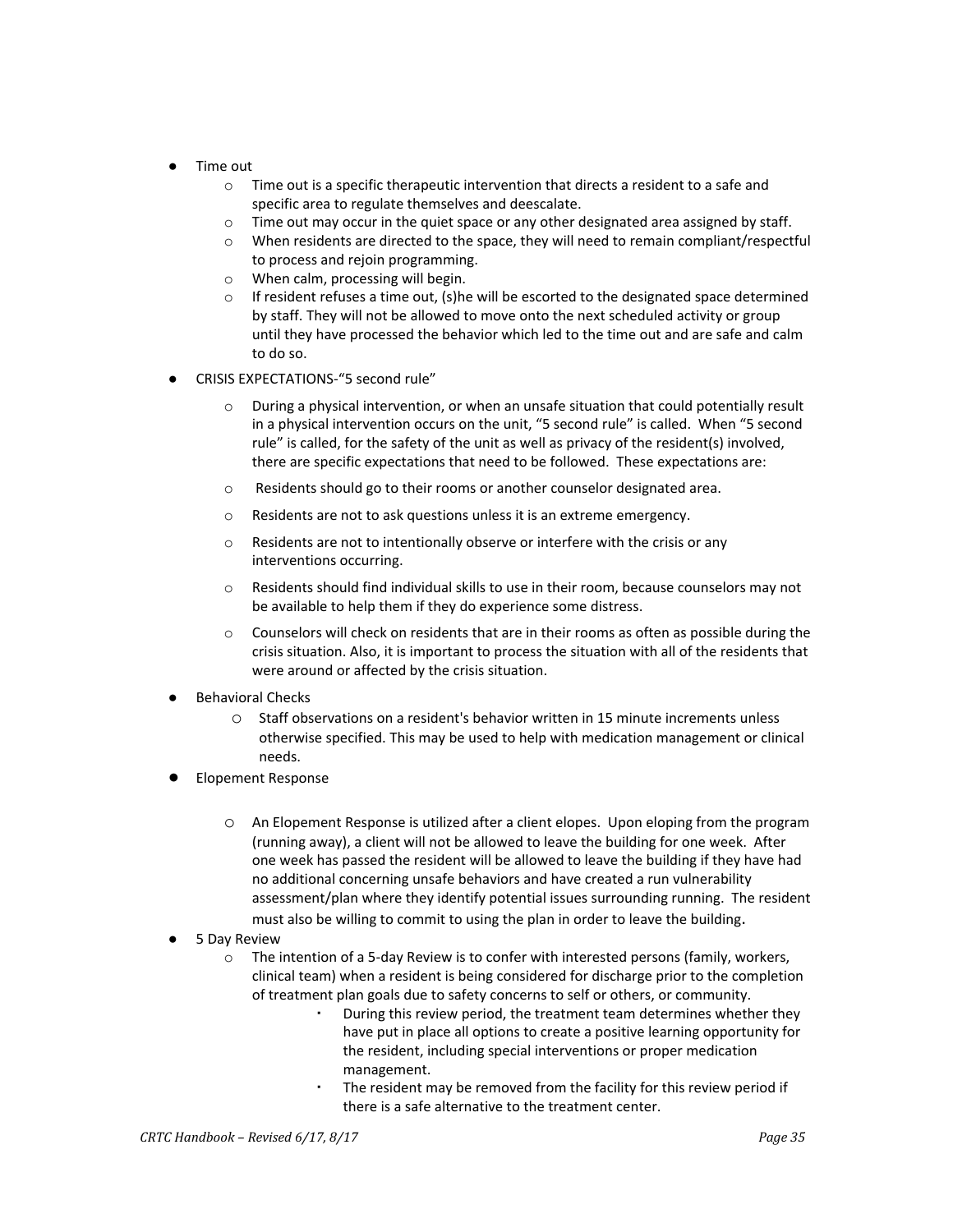- The review will not exceed 5 days.
- Unit Flips
	- $\circ$  Unit Flips are anonymously conducted one time per month. The purpose of the building flip is to ensure that residents are adhering to safety measures taken by CRTC, and to create the safest environment possible.
	- o During a unit flip the following items are thoroughly checked:
		- All clothing items, shoes, and hats, sheets, pillow cases, comforters, blankets.
		- Mattresses.
		- Around and under all bed baseboards, desks, and wardrobes, sinks, mirrors, and vents
		- Journals (journals are scanned for content and images that may alert the staff to safety concerns, as well as any items that may be stored).
		- Any plant with dirt or rocks will be sifted through, with or without resident, to check for any items that may be hidden.
		- Bathroom: Stalls, showers, windows, vents.
		- Lounges: Furniture, windows, vents.

### **Safety Protocols/Interventions**

- **● Safety Review**
	- $\circ$  Suicide Watch will be utilized when there is concern about suicidal ideation and increased supervision is necessary to help the resident maintain safety.
	- $\circ$  On Suicide Watch, a resident is not able to attend off-ground activities (medical appointments depend on type of appointment and based on resident's current risk level).
	- o Anyone can place a resident on Suicide Watch using the *Suicidal Ideation Protocol Assessment.*
	- $\circ$  To be removed from Suicide Watch, the resident will be assessed by a Mental Health Professional (or by a therapist when in consult with MHP) for current safety risks and ability to demonstrate ability to maintain safety.
	- o The resident must display safe behaviors and ability to follow safety plan/expectations for a minimum of 24 hours (or longer if MHP deems appropriate).

# **Suicidal Prevention**<br> **Suicide Prevention**

- Suicide Prevention will be utilized when a resident expresses or displays significant safety concerns due to suicidal ideation, including (but not limited to) clear intent and desire for suicide, suicidal gestures, suicide attempt, or unwilling to engage in and follow safety planning.
- $\circ$  A resident will not be able to attend off-grounds activity and will be under constant visual supervision (showers and bathrooms will maintain constant verbal contact; may be required to shower in swimsuit or use restroom with door propped if warranted by safety concerns).
- o Residents will be person searched before entering the bathroom.
- o Staff must be able to see hands.
- o Resident will be documented every 5 minutes.
- o Anyone can place a resident on Suicide Prevention. This will be assessed using the *Suicidal Ideation Protocol Assessment.*
- **o Clothing and Items**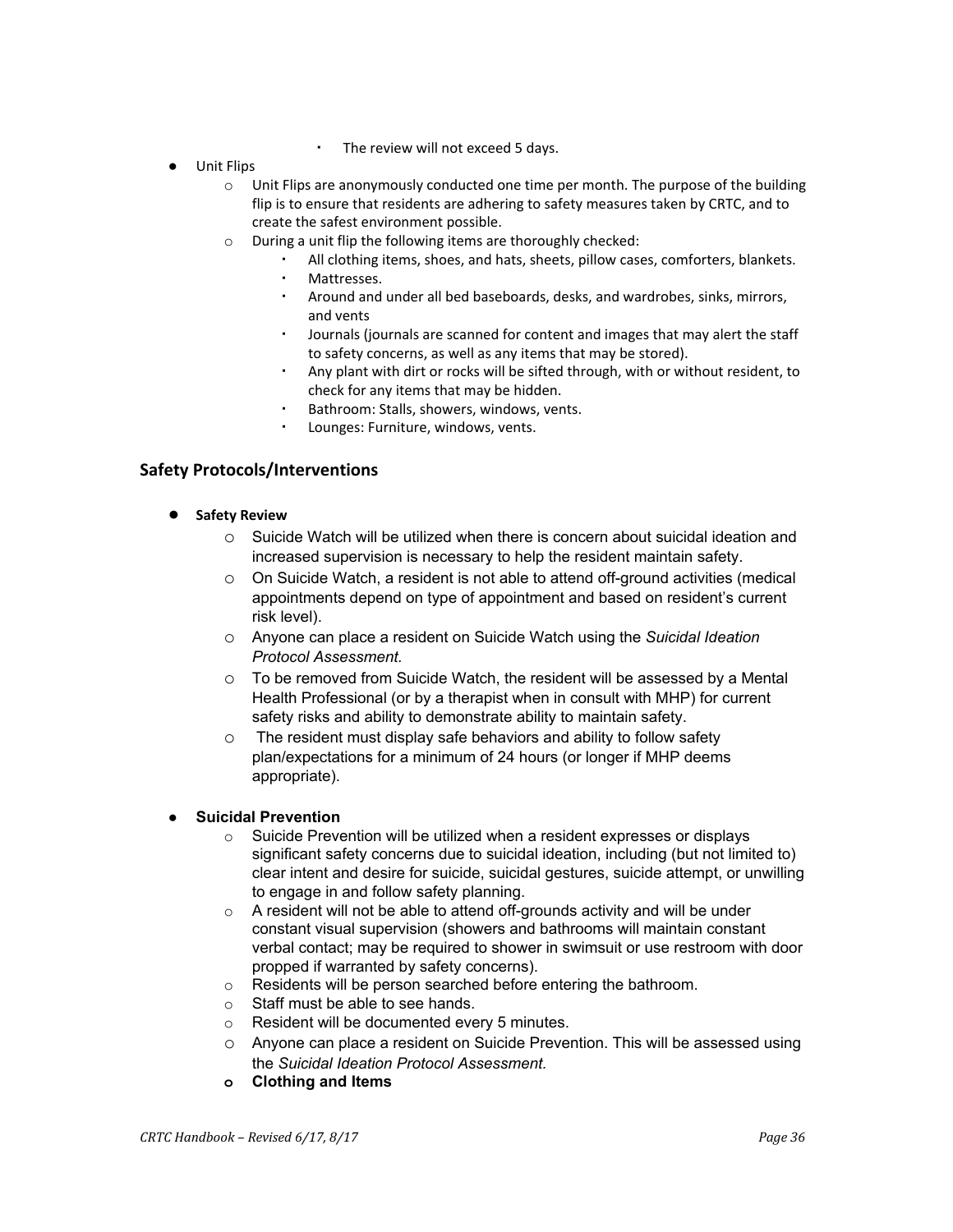- Resident must wear scrubs or similar type clothing, cannot wear belts, scarves, shoes with shoelaces, or any item that has a zipper or string.
- A long sleeve shirt or sweater without a zipper or strings may be worn under scrubs during cold weather.
- No CD's, radios or musical instruments are allowed in room.
- No flat or curling irons, electronics, razors, or other restricted items
- Resident is allowed one fitted and flat sheet, one marker or crayon, one notebook, a water bottle, one fidget, one comfort item, one book, and one religious item.
- $\circ$  Only an MHP (or a therapist when in consult with MHP) can remove a Resident from Suicide Watch/Prevention.
- o After removing from Suicide Prevention (minimum of 2 days of safe behaviors), resident will be placed on Suicide Watch.
- $\circ$  The resident must continue to display safe behaviors and ability to follow safety plan/expectations for a minimum of 24 hours after being placed on watch after prevention (or longer if MHP deems appropriate).
- **o Visits**
	- Staff will maintain visual every 15 minutes or the visitor will need to sign a consent form obtaining all responsibility of supervising resident.
	- If consent signed, visitor must have constant supervision of resident at all times.
	- If supervision becomes an issue, consent will be revoked and staff will monitor visits
- **● Self-Injurious Behavioral (SIB) Protocol**
	- o The SIB Protocol will be utilized for self-harm urges or actions.
	- o Anyone can place a resident on SIB Protocol using the *Self Injurious Behavior Monitoring Assessment*; reassessed every 24 hours by a residential counselor.
	- o SIB Protocol is discontinued if no ongoing safety concerns.
- **● Staff Shadow**
	- **o** Staff Shadow may be utilized whenever a staff deems a resident such a risk to self or others that they need to be on Staff Shadow. **This requires the resident to be within arm's length of a staff member.**
	- o A resident may be placed on Staff Shadow for the following behaviors, but not limited to:
		- **Bullving**
		- Suicidal Threats/acts
		- Threats and/or Intimidation
		- Tattooing/Piercing others
		- Sexual Behavior/Conduct
		- Physical Assault, Physical Aggression
		- Property Destruction (depending on severity)
		- Causing or Attempting to Instigate a Riot
		- **Making/Possessing Weapons**
	- o While on Staff Shadow, a resident may not participate in off-grounds activity.
	- o A resident will be placed on Staff Shadow for a minimum of 24 hours (from time concerning behaviors end), and after fully processing the concerning behaviors; deemed by the counselor and clinical team.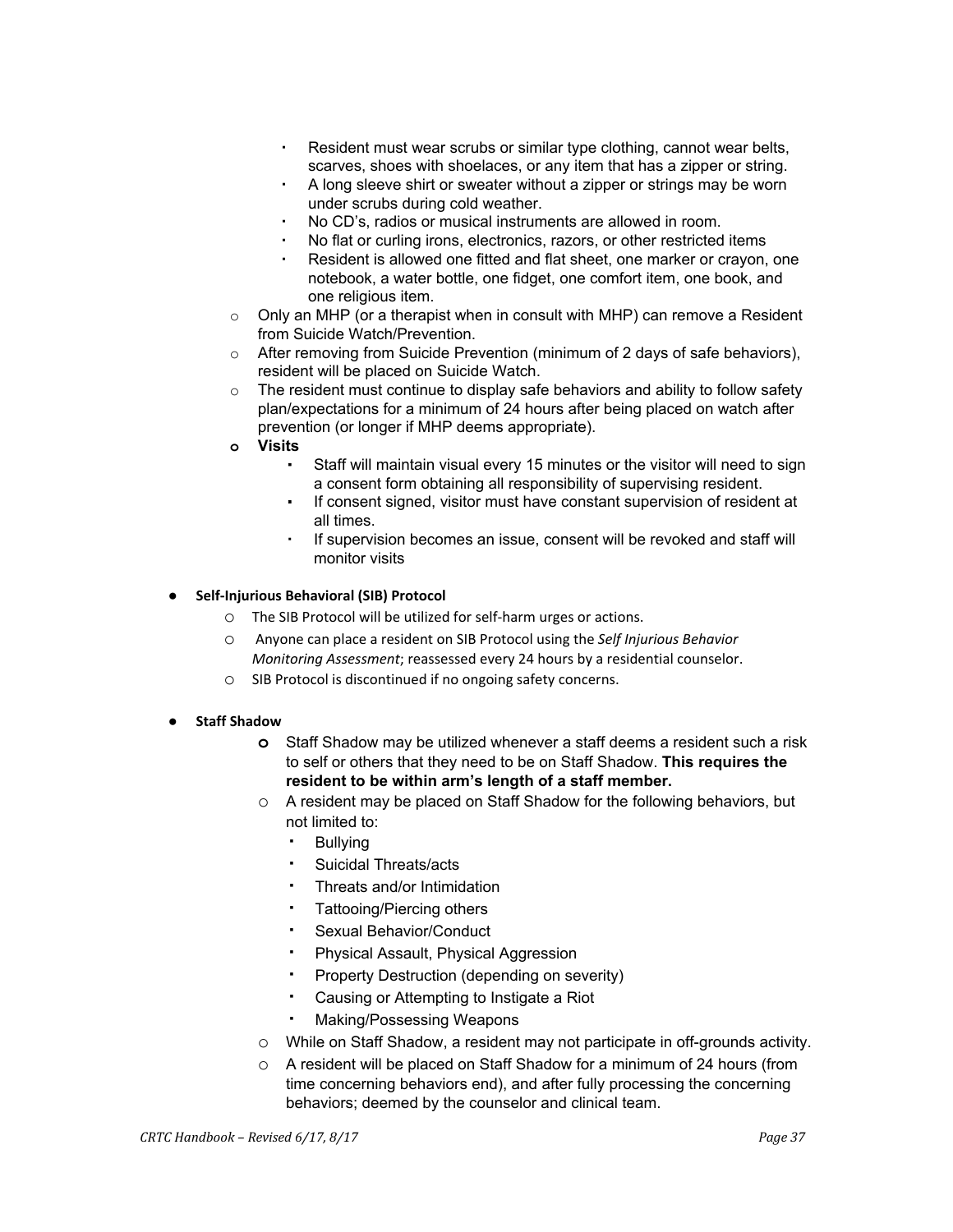- **● Crisis Management and Restrictive Procedures**
- **Hospitalization**-If it is determined that hospitalization is required staff will follow policies and protocols outlined in CRTC's policy and procedure manual (EAP)

### **Notification of Incidents**

• Parent and workers will be notified of incidents that occur involving the resident. In regards to Critical Incidents, parents/guardians will be notified by the end of the working shift. Non-critical incidents will be including in weekly updates.

### **Groups and Services**

### **Therapeutic Services**

*Milieu Management*: 24 hours daily, therapeutic living environment facilitated by Residential Counselor staff. Milieu management is focused on providing planned structure, support, routine and a "therapeutic culture" to allow for improved daily living skills, coping skills, interpersonal relationship skills and sobriety. Trust, safety, respect, and sobriety are core components of the program's philosophy.

*Groups:* All residents also participate in Community Meetings, which are process and skills groups that occur on the living units two times each day. These meetings are 45-60 minutes in length and are led by Residential Counselors. The meetings provide residents an opportunity to discuss issues related to unit functioning, rules, and relationships and to learn and develop skills in independent living, relaxation, problem solving, and conflict resolution. The effectiveness of these meetings is reviewed each week in team meetings of the treatment staff working on the living units.

*Individual Therapy:* Individual therapy is provided to all clients on a once weekly basis by Master's level clinicians. Our Individual Therapists are trained both in DBT and Trauma Focused Cognitive Behavior Therapy (TF-CBT). Intensive individual therapy is a significant component of the treatment program at Children's Residential Treatment Center. DBT is effective in treating the emotional intensity and severe behavioral symptoms-self-harm, suicidal thoughts and attempts seen in adolescents with a variety of diagnosis that CRTC treats. TF-CBT is effective for teens in reducing the amount of PTSD symptoms, and acting out behaviors, as well as greater improvement in depressive symptoms, and greater improvement in social competence. The goal of individual therapy is to assist the child in developing an improved understanding of their emotional and mental health problems, to process and work through past difficulties and traumas, and to develop skills in effectively communicating their needs and feelings, problem solving, and coping with their emotional and mental health needs. The Individual Therapists coordinate and consult with the Treatment Team so to compliment work being done in other areas of the program. Clients also have many opportunities for informal counseling interactions with Residential Counselor staff, which serve to enhance the overall therapeutic focus of the program.

*Family Therapy:* Family therapy is provided on a weekly basis by Master's level clinicians. Our Family Therapists are having training in both in DBT and TF-CBT. The family is an essential part of successful treatment and a critical factor in the long term success of children after they leave our program. Families are expected to take an active role in the treatment process. The goal of family therapy is to assist the family in developing improved communication and problem solving skills and to learn to more effectively understand and meet their child's unique emotional needs. In addition, families have the opportunity to participate in parent education and support groups.

*Educational Groups:* Therapy groups are not designed to provide specific, topical information on issues. Mindful of the fact that adolescents need information on such topics as sexuality, drugs, self-esteem, independent living skills, etc., the Center provides educational modules, typically lasting 8-16 "class hours," at various times during their stay at CRTC. The modules are facilitated by Residential Counselors.